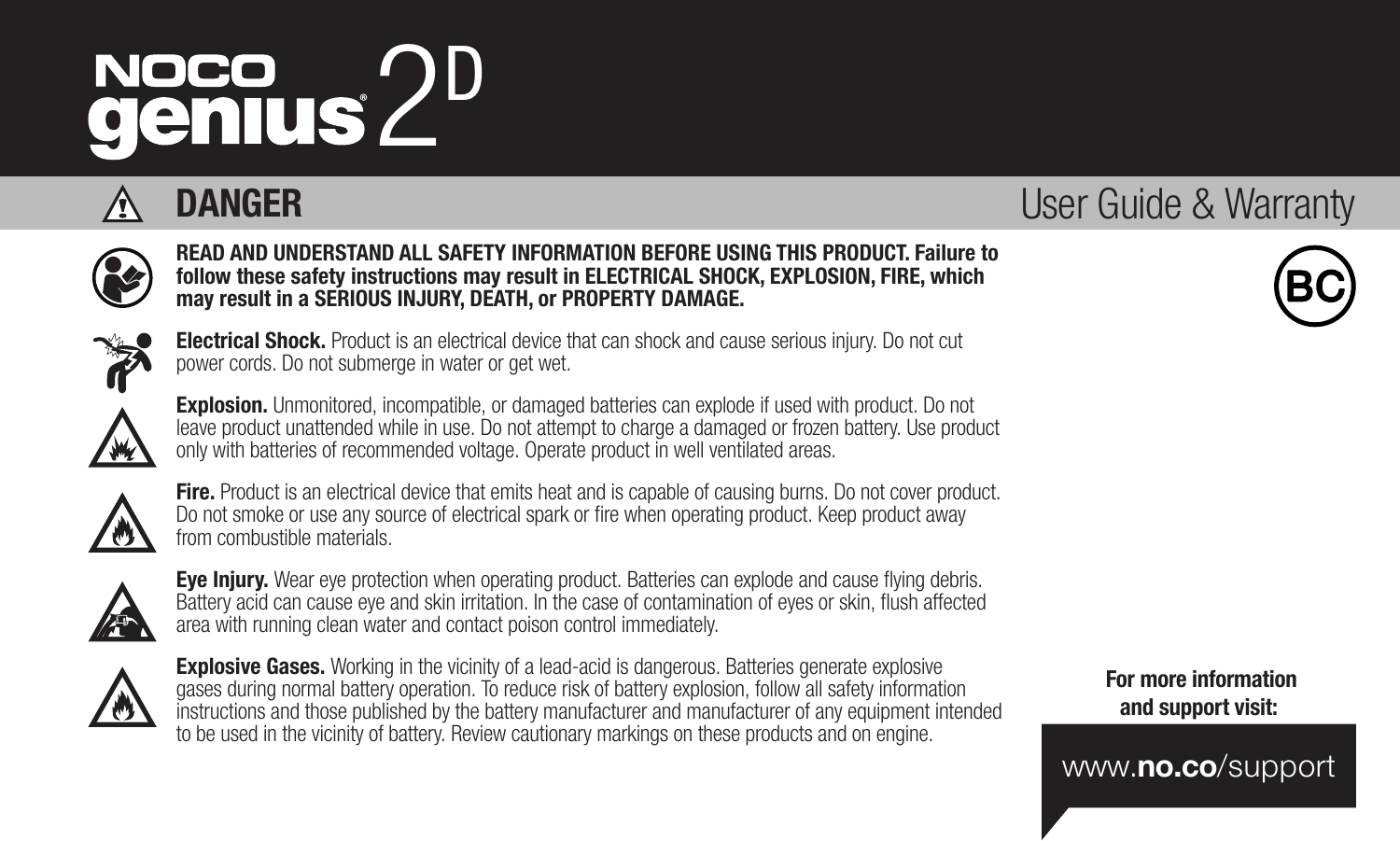# Important Safety Warnings

About Genius 2D. The Genius 2D is designed for charging the types of 12V lead-acid batteries, including Wet (Flooded), Gel, MF (Maintenance-Free) CA (Calcium), EFB (Enhanced Flooded Battery), and AGM (Absorption Glass Mat) batteries. It is suitable for charging battery capacities up to 40 Amp-hours and maintaining all battery sizes. Getting Started. Before using the charger, carefully read the battery manufacture's specific precautions and recommended rates of charge for the battery. Make sure to determine the voltage and chemistry of the battery by referring to your battery owner's manual prior to charging. Location & Mounting. The Genius 2D is designed to remain directly connected to a battery. Prevent battery acid from coming in contact with the product. Do not operate the product in a closedin area or an area with restricted ventilation. Never mount directly to the battery. Do not set a battery on top of product. Mount the charger near the battery, ensuring the cables and charger are secure and away from any moving parts (eg. fan blades, belts, pulleys). Do not allow cords to be pinched, cut, or damaged by hood or other moving parts, as it may cause a short circuit, which may result in property damage, injury, and/or death. **Proposition 65.** Battery posts, terminals, and related accessories contain chemicals, including lead. These materials are known to the State of California to cause cancer and birth defects and other reproductive harm. Personal Precaution. Only use product as intended. Someone should be within range of your voice or close enough to come to your aid in case of emergency. Have a supply of clean water and soap nearby in the case of battery acid contamination. Wear complete eye protection and protective clothing while working near a battery. Always wash hands after handling batteries and related materials. Do not handle or wear any metal objects when working with batteries including; tools, watches or jewelry. If metal is dropped onto battery, it may spark or create a short circuit resulting in electrical shock, fire, explosion which may result in injury, death or property damage. Minors. If the product is intended by "Purchaser" to be used by a minor, purchasing adult agrees to provide detailed instructions and warnings to any minor prior to use. Failure to do so is the sole responsibility of the "Purchaser," who agrees to indemnify NOCO for any unintended use or misuse by a minor. Choking Hazard. Accessories may present a choking hazard to children. Do not leave children unattended with product or any accessory. The product is not a toy. Handling. Handle product with care. The product can become damaged if impacted. Do not use a damaged product, including, but not limited to, cracks to the casing or damaged cables. Do not use product with a damaged power cord. Humidity and liquids may damage product. Do not handle product or any electrical components near any liquid. Store and operate product in dry locations. Do not operate product if it becomes wet. If product is already operating and becomes wet, disconnect it from the battery and discontinue use immediately. Do not disconnect the product by pulling on the cables. Modifications. Do not attempt to alter, modify or repair any part of the product. Disassembling product may cause injury, death or damage to property. If product becomes damaged, malfunctions or comes in contact with any liquid, discontinue use, and contact NOCO. Any modifications to the product will void your warranty. Accessories. This product is only approved for use with NOCO accessories. NOCO is not responsible for user safety or damage when using accessories not approved by NOCO. Operating Temperature. This product is designed to work in ambient temperatures between -20° to +60°C. Do not operate outside of temperature ranges. Do not charge a frozen battery. Discontinue use of product immediately if the battery becomes excessively warm. Storage. Do not use or store your product in areas with high concentrations of dust or airborne materials. Store your product on flat; secure surfaces so it's not prone to falling. Store your product in a dry location. The storage temperature is -20° to 100°C (average under-hood temperature). **Compatibility.** The product is only compatible with 12-volt lead-acid batteries only. Do not attempt to use product with any other type of battery. Charging other battery chemistries may result in injury, death or property damage. Contact the battery manufacturer prior to attempting to charge the battery. **Medical Devices.** Do not charge pacemakers or other medical devices. Product may emit electromagnetic fields. Product contains magnetic components which may interfere with pacemakers, defibrillators, or other medical devises. These electromagnetic fields may interfere with pacemakers or other medical devices. Consult with your physician prior to use if you have any medical device including pacemakers. If you suspect the product is interfering with a medical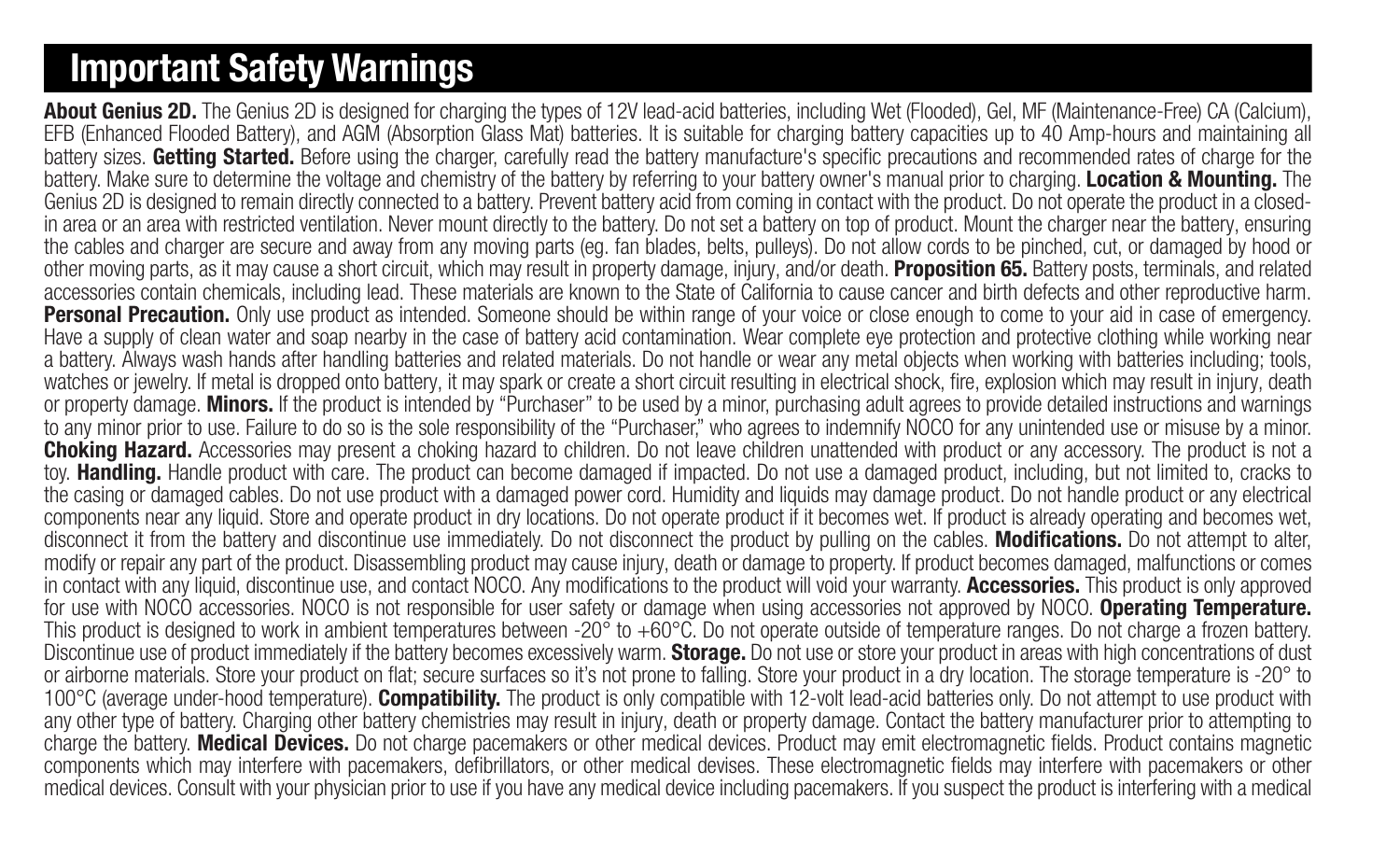device, stop using the product immediately and consult your physician. Medical Conditions. If you have any medical condition that you believe could be affected by product, including but not limited to; seizures, blackouts, eyestrain or headaches, consult your physician prior to use of product. Cleaning, Power off the product before attempting any maintenance or cleaning. Clean and dry product immediately if it comes in contact with liquid or any type of contaminant. Use a soft, lint-free (microfiber) cloth. Avoid getting moisture in openings. Explosive Atmospheres. Obey all signs and instructions. Do not operate product in any area with a potentially explosive atmosphere, including fueling areas or areas which contain chemicals or particles such as grain, dust or metal powders. High-Consequence Activities. This product is not intended for use where the failure of the product could lead to injury, death or severe environmental damage. Radio Frequency Interference. Product is designed, tested, and manufactured to comply with regulations governing radio frequency emissions. Such emissions from the product can negatively affect the operation of other electronic equipment, causing them to malfunction. Model Number: Genius 2D This device complies with Part 15 of the FCC Rules. Operation is subject to the following two conditions: (1) this device may not cause harmful interference, and (2) this device must accept any interference received, including interference that may cause undesired operation. NOTE: This equipment has been tested and found to comply with the limits for a Class A digital device, pursuant to Part 15 of the FCC Rules. These limits are designed to provide reasonable protection against harmful interference when the equipment is operated in a commercial environment. This equipment generates, uses, and can radiate radio frequency energy and, if not installed and used in accordance with the instruction manual, may cause harmful interference to radio communications. Operation of this equipment in a residential area is likely to cause harmful interference in which case the user will be required to correct the interference at his/her own expense.

# How To Use

### **Charging Modes.**

The Genius 2D has two (2) automatic modes, and will begin charging when both the battery and power are connected. Do not operate the charger until you confirm the Genius 2D charger is compatible with your battery type and voltage. Below is a brief description:

| Mode     | <b>Explanation</b>                                                                                                                                                                                    |  |
|----------|-------------------------------------------------------------------------------------------------------------------------------------------------------------------------------------------------------|--|
| Standby  | The charger is connected to AC power but no battery is detected, and the charger is not charging. Energy Save is activated during this mode,<br>drawing microscopic power from the electrical outlet. |  |
|          | <b>No Power</b>                                                                                                                                                                                       |  |
| 12V NORM | For charging 12-volt Wet Cell, Gel Cell, Enhanced Flooded, Maintenance-Free, Calcium batteries and AGM.                                                                                               |  |
|          | 14.5V   2000mA   Up To 40Ah Batteries   Maintain all sizes                                                                                                                                            |  |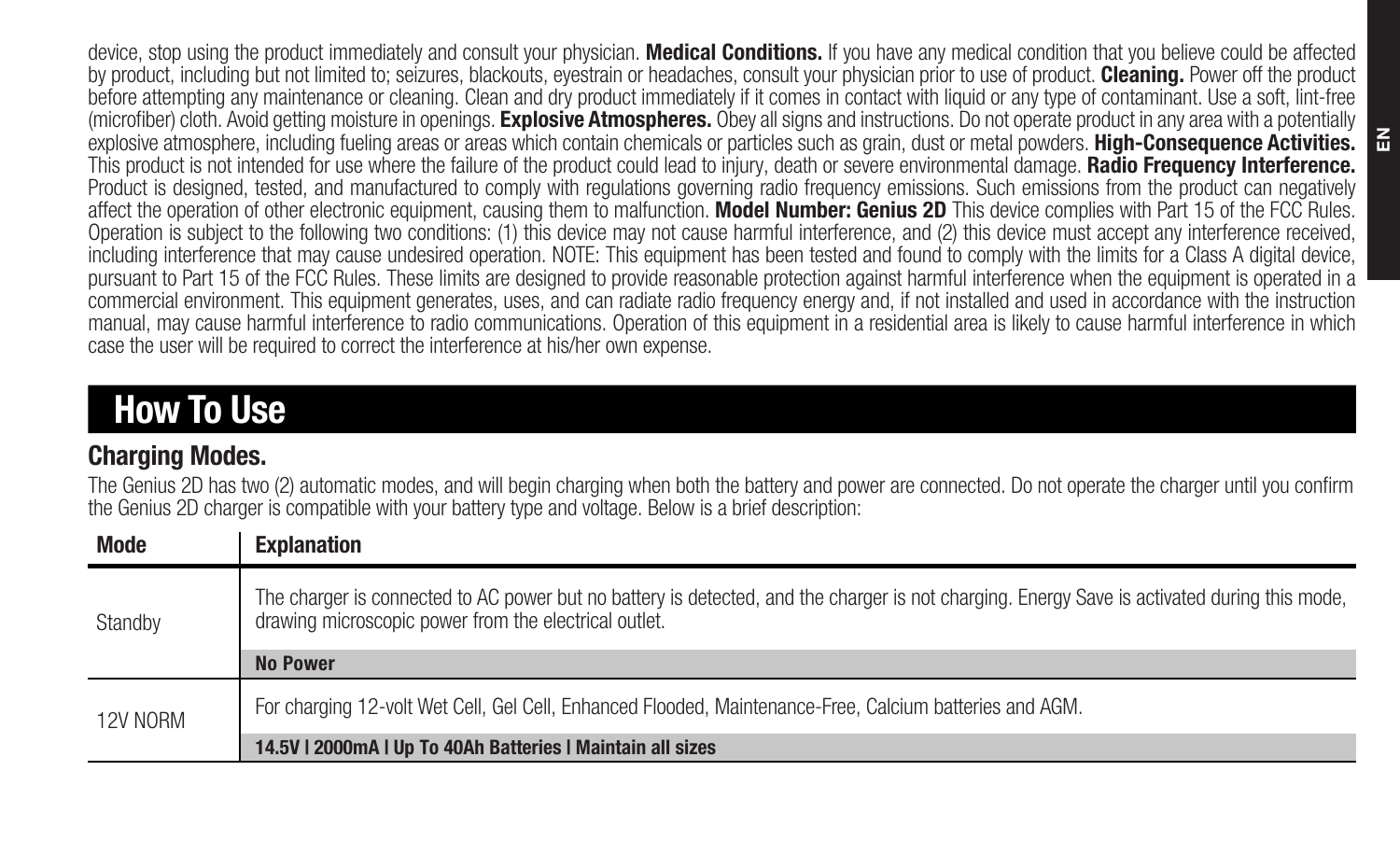#### On-Board Mounting.

Mount the charger near the battery, ensuring the cables and charger are secure and away from any moving parts (eg. fan blades, belts, pulleys). Secure the provided mounting bracket to the vehicle's chassis using the two included self-tapping screws. For best results, mark the position using the bracket, and pre-drill two small pilot holes. Once the bracket is secured, use the velcro strap to secure the Genius 2D in place.

#### Connecting to the Battery.

Do not connect the AC power plug until all other connections are made. Identify the correct polarity of the battery terminals on the battery. Do not make any connections to the carburetor, fuel lines, or thin, sheet metal parts. The below instructions are for a negative ground system (most common). If your vehicle is a positive ground system (very uncommon), follow the below instructions in reverse order.

1.) Connect the positive (red) eyelet terminal connector to the positive (POS,P,+) battery terminal.

2.) Connect the negative (black) evelet terminal connector to the negative (NEG,N,-) battery terminal.

3.) Connect the battery charger's AC power plug into a suitable electrical outlet.

### Begin Charging.

1.) Verify the voltage and chemistry of the battery.

2.) Confirm that you have connected the evelet terminal connectors properly and the AC power plug is plugged into an electrical outlet.

3.) All LEDs will flash momentarily, then the charger will begin charging without user intervention.

4.) The charger can now be left connected to the battery at all times to provide maintenance charging.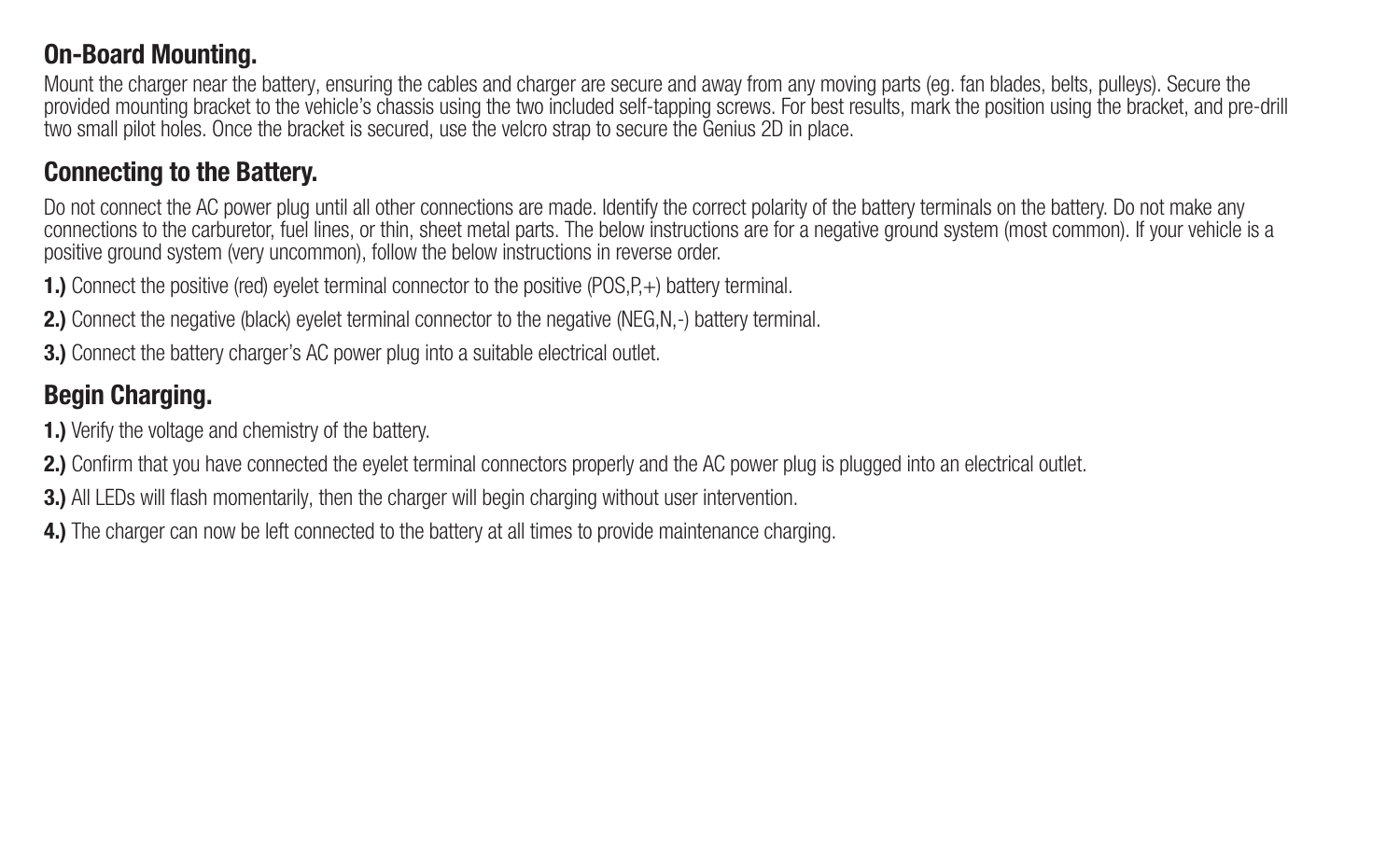### Understanding Charge LEDs.

The charger has one (1) Charge LED. This Charge LED indicates the connected battery(s) state-of-charge (SOC). See the explanation below:

| LED               | <b>Explanation</b>                                                                                                                                                                                                                                            |
|-------------------|---------------------------------------------------------------------------------------------------------------------------------------------------------------------------------------------------------------------------------------------------------------|
| Pulsing Red LED   | The Red Charge LED will slowly pulse "on" and "off" when the battery is less than 75% fully charged.                                                                                                                                                          |
| Solid Green I FD  | When the battery is 100% charged, the Charge LED will be solid green.                                                                                                                                                                                         |
| Pulsing Green LED | The Green Charge LED will slowly pulse "on" and "off" when the battery is between 75% and 100% charged and during<br>battery optimization charging. It is normal for optimization charging to occur on a regular basis after the battery is fully<br>charged. |

#### Understanding Advanced Diagnostics.

The Error, Hot, and Standby LEDs together shall indicate error conditions shown in the table below:

| Error                                           | <b>Reason/Solution</b>                                                                                  |
|-------------------------------------------------|---------------------------------------------------------------------------------------------------------|
| Frror I FD                                      | Reverse polarity. Reverse the battery connections. Or battery voltage is too low for charger to detect. |
| Hot I FD                                        | Charger is outside of its safe operating temperature and is not charging. Allow charger to cool down.   |
| Single alternating flash<br>- Error and Standby | Battery will not hold a charge. Have battery checked by a professional.                                 |
| Double alternating flash<br>- Error and Standby | Possible battery short. Have battery checked by a professional.                                         |
| Triple alternating flash<br>- Error and Standby | Battery voltage is too high for the selected charge mode. Check the battery.                            |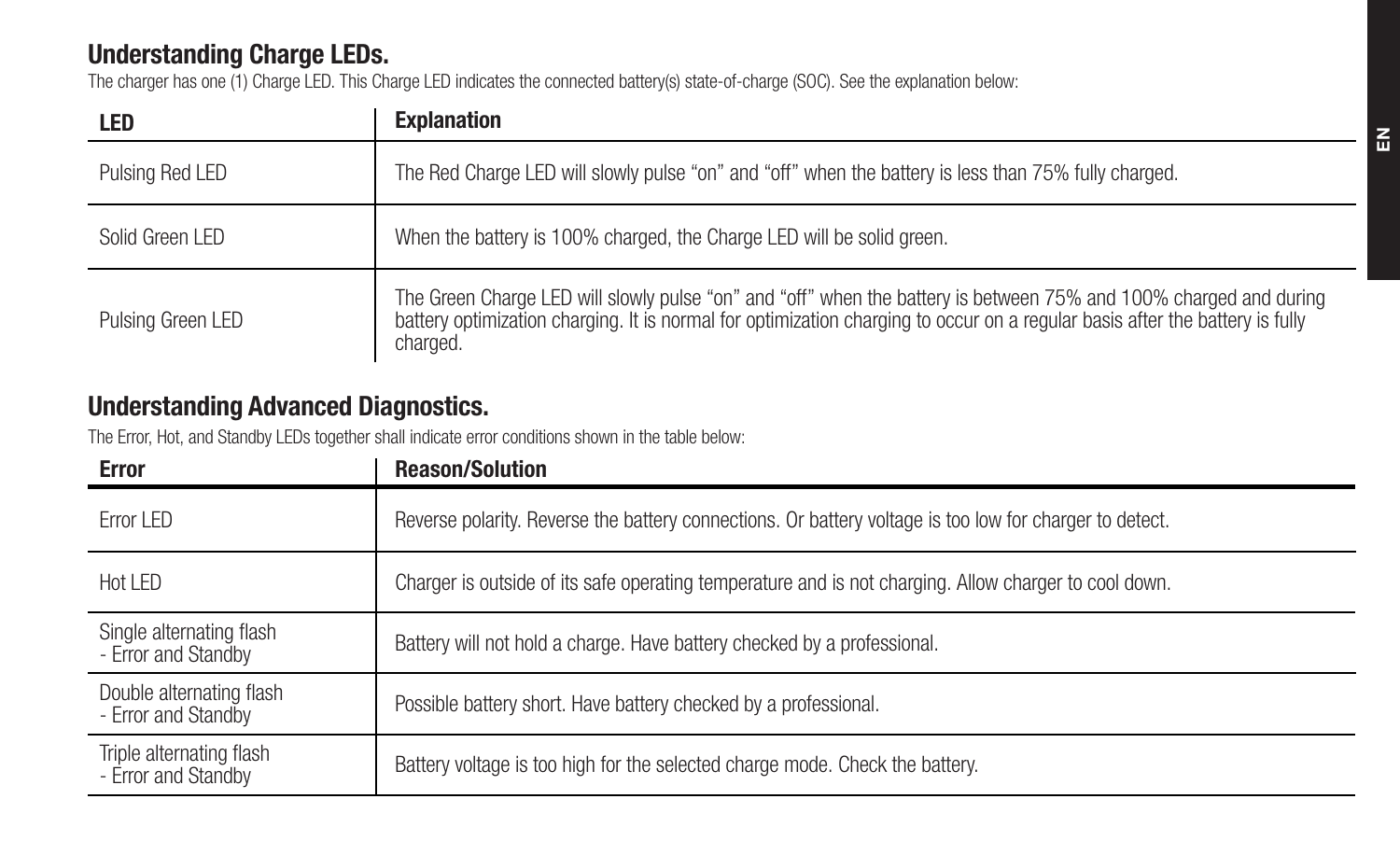#### Charging Times.

The estimated time to charge a battery is shown below. The size of the battery (Ah) and its depth of discharge (DOD) greatly affect its charging time. The charge time is based on an average depth of discharge to a fully charged battery and is for reference purposes only. Actual data may differ due to battery conditions. The time to charge a normally discharged battery is based on a 50% DOD.

| <b>Battery Size</b><br>Ah (Amp hour) | <b>Approximate Time to</b><br><b>Charge In Hours</b><br>12V |
|--------------------------------------|-------------------------------------------------------------|
|                                      |                                                             |
| 12                                   |                                                             |
| 24                                   |                                                             |
|                                      |                                                             |

## Technical Specifications

Input Voltage AC: 110-240 VAC, 50-60Hz Working Voltage AC: 90-264 VAC, 50-60Hz Efficiency: 87% Approximately Power: 28 W May Charging Voltage: Various Charging Current: 2000mA (12V) Low-Voltage Detection: 1V Back Current Drain: <0.5mA

Ambient Temperature: -20°C to +60°C Type of Batteries: 12V Battery Chemistries: Wet, Gel, MF, CA, EFB, AGM, Calcium Battery Capacity: Up to 40Ah, Maintains All Battery Sizes Housing Protection: IP65 **Cooling: Natural Convection** Dimensions (L x W x H): 5 x 2.3 x 1.5 inches Weight: 0.5 Pounds

# 3 Year Hassle-Free Warranty

NOCO warrants that this product (the "Product") will be free from defects in material and workmanship for a period of Three (3) years from the date of purchase (the "Warranty Period"). For defects reported during the Warranty Period, NOCO will, at its discretion, and subject to NOCO's technical support analysis, either repair or replace defective products. Replacement parts and products will be new or serviceably used, comparable in function and performance to the original part and warranted for the remainder of the original Warranty Period.

NOCO'S LIABILITY HEREUNDER IS EXPRESSLY LIMITED TO REPLACEMENT OR REPAIR. TO THE MAXIMUM EXTENT PERMITTED BY LAW, NOCO SHALL NOT BE LIABLE TO ANY PURCHASER OF THE PRODUCT OR ANY THIRD PARTY FOR ANY SPECIAL, INDIRECT, CONSEQUENTIAL OR EXEMPLARY DAMAGES. INCLUDING, BUT NOT LIMITED TO, LOST PROFITS, PROPERTY DAMAGE OR PERSONAL INJURY, RELATED IN ANY WAY TO THE PRODUCT, HOWSOEVER CAUSED,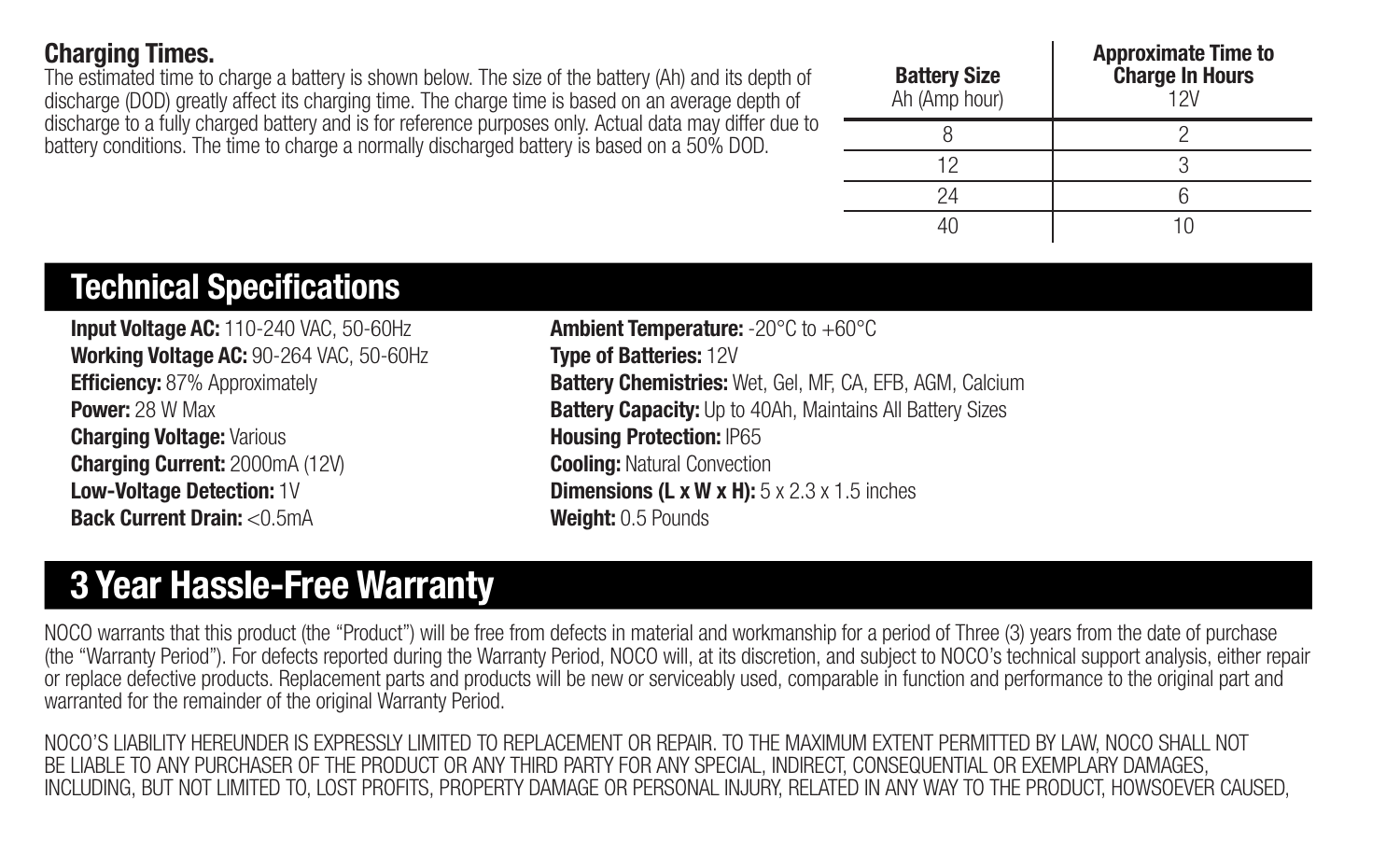EVEN IF NOCO HAD KNOWLEDGE OF THE POSSIBILITY OF SUCH DAMAGES. THE WARRANTIES SET FORTH HEREIN ARE IN LIEU OF ALL OTHER WARRANTIES, EXPRESS, IMPLIED, STATUTORY OR OTHERWISE, INCLUDING, WITHOUT LIMITATION, THE IMPLIED WARRANTIES OF MERCHANTABILITY AND FITNESS FOR A PARTICULAR PURPOSE, AND THOSE ARISING FROM COURSE OF DEALING, USAGE OR TRADE PRACTICE. IN THE EVENT THAT ANY APPLICABLE LAWS IMPOSE WARRANTIES, CONDITIONS OR OBLIGATIONS THAT CANNOT BE EXCLUDED OR MODIFIED, THIS PARAGRAPH SHALL APPLY TO THE GREATEST EXTENT ALLOWED BY SUCH LAWS.

This Warranty is made solely for the benefit of the original purchaser of the Product from NOCO or from a NOCO approved reseller or distributor and is not assignable or transferable. To assert a warranty claim, the purchaser must: (1) request and obtain a return merchandise authorization ("RMA") number and return location information (the "Return Location") from NOCO Support by emailing support@no.co or by calling 1.800.456.6626; and (2) send the Product, including RMA number, and receipt to the Return Location. DO NOT SEND IN PRODUCT WITHOUT FIRST OBTAINING AN RMA FROM NOCO SUPPORT.

The original purchaser is responsible (and must prepay) all packaging and transportation costs to ship products for warranty service.

NOTWITHSTANDING THE ABOVE, THIS HASSLE-FREE WARRANTY IS VOID AND DOES NOT APPLY TO PRODUCTS THAT: (a) are misused, mishandled, subjected to abuse or careless handling, accident, improperly stored, or operated under conditions of extreme voltage, temperature, shock, or vibration beyond NOCO's recommendations for safe and effective use; (b) improperly installed, operated or maintained; (c) are/were modified without the express written consent of NOCO; (d) have been disassembled, altered or repaired by anyone other than NOCO; (e) the defects of which were reported after the Warranty Period.

THIS HASSLE-FREE WARRANTY DOES NOT COVER: (1) normal wear and tear; (2) cosmetic damage that does not affect functionality; or (3) Products where the NOCO serial number is missing, altered, or defaced.

#### HASSLE-FREE WARRANTY CONDITIONS

These conditions apply only to Product during the Warranty Period. The Hassle-Free Warranty is void either by elapsed time from date of purchase (elapsed time from serial number date, if no proof of purchase) or from the conditions listed earlier in this document. Return Product with the appropriate documentation.

#### With Receipt:

0-3 Years: NO Charge. With proof of purchase, The warranty period begins on date of purchase.

#### With NO Receipt:

0-3 Years: NO Charge. With NO proof of purchase, The warranty period begins on the serial number date.

We recommend registering your NOCO product in order to upload proof of purchase and extend your effective warranty dates. You may register your NOCO product online at: no.co/register. If you have any questions regarding your warranty or product, contact NOCO Support (email and phone number above) or write to: The NOCO Company, at 30339 Diamond Parkway, #102, Glenwillow, OH 44139 USA.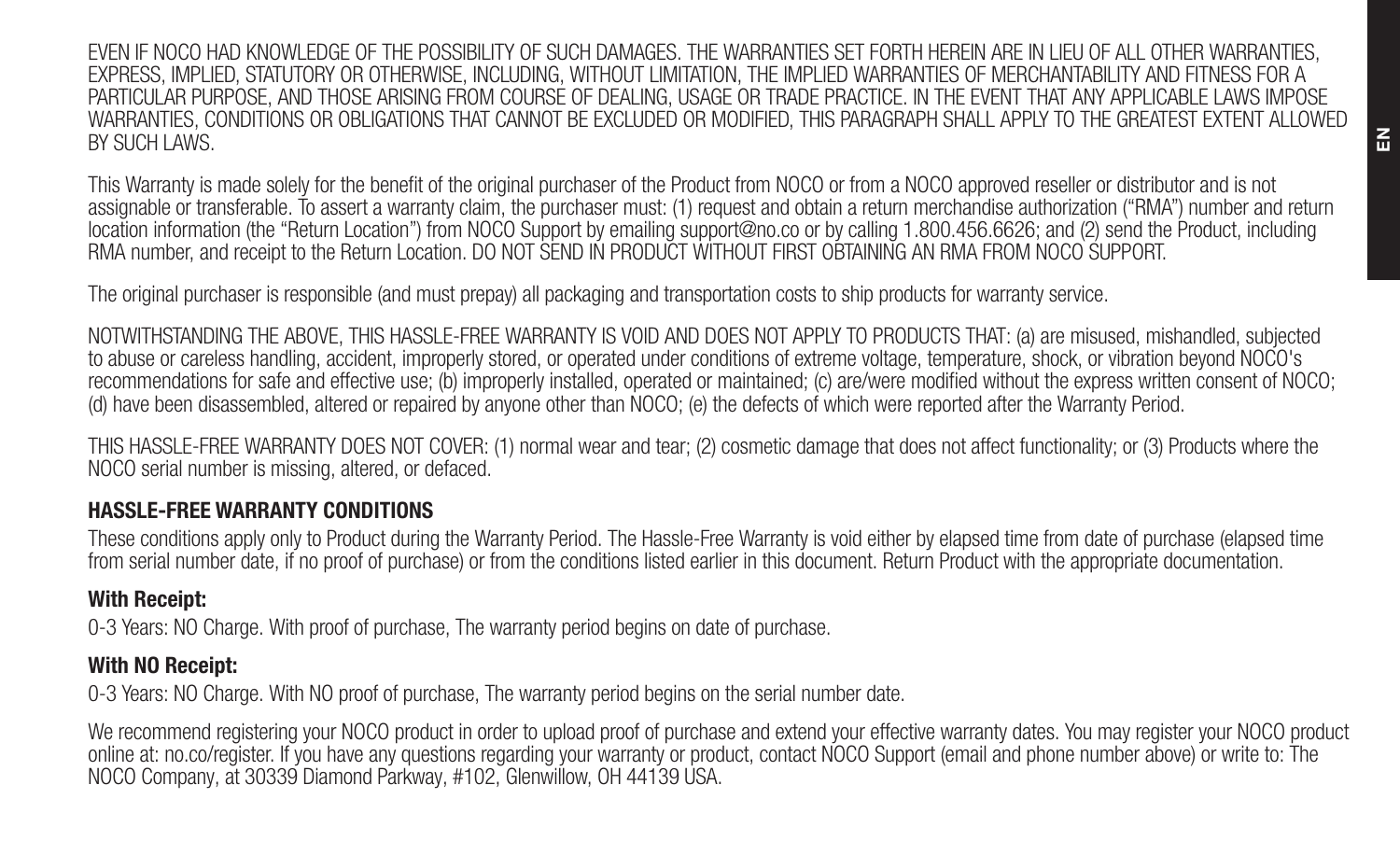# NOCO 2D<br>**genius** 2D



ASEGÚRESE DE QUE LEE Y ENTIENDE TODA LA INFORMACIÓN DE SEGURIDAD ANTES DE USAR ESTE PRODUCTO. El incumplimiento de estas instrucciones de seguridad podría resultar en DESCARGA ELÉCTRICA, EXPLOSIÓN o INCENDIO, que podrían causar LESIONES GRAVES, MUERTE o DAÑOS MATERIALES.



Descarga eléctrica. Este producto es un dispositivo eléctrico que puede producir descarga y causar lesiones graves. No corte los cables de alimentación. No lo sumerja en agua ni deje que se moje.



Explosión. Baterías sin supervisar, incompatibles o dañadas pueden explotar si se utilizan con este producto. No lo deje desatendido mientras está en uso. No intente cargar una batería dañada o congelada. Utilice este producto solo con baterías del voltaje recomendado. Úselo solo en áreas bien ventiladas.



Incendio. Este producto es un dispositivo eléctrico que emite calor y puede causar quemaduras. No cubra este producto. No fume ni utilice nada que pueda causar chispas o fuego mientras usa este producto. Manténgalo alejado de materiales combustibles.



Lesión ocular. Use protección ocular cuando utilice este producto. Las baterías pueden explotar y hacer que salgan disparadas pequeñas partículas. El ácido de la batería puede causar irritación en los ojos y la piel. En el caso de contaminación de los ojos o la piel, aclare el área afectada con abundante agua corriente y póngase en contacto inmediatamente con el servicio de control de intoxicación y envenenamiento.



Gases explosivos. Es peligroso trabajar cerca de baterías de ácido-plomo. Las baterías generan gases explosivos durante su funcionamiento normal. Para reducir el riesgo de explosión de la batería, siga todas las instrucciones de seguridad publicadas por el fabricante de la batería y el fabricante de cualquier equipo destinado a ser utilizado cerca de esta. Revise las señales de precaución en estos productos y en el motor.

# **PELIGRO** Guía de usuario y garantía



Para obtener más información y asistencia técnica consulte:

www.no.co/support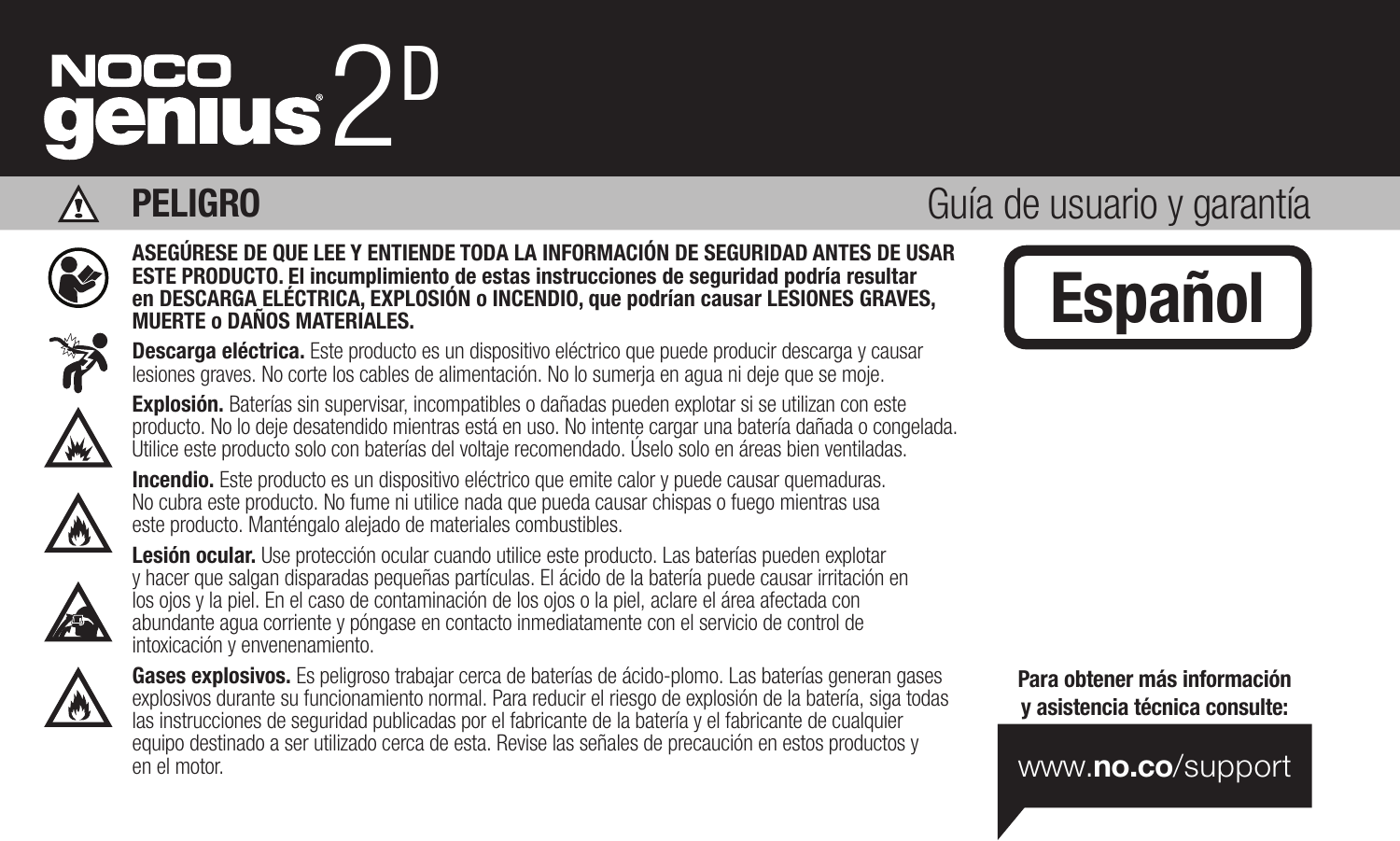# Advertencias importantes de seguridad

Acerca de Genius 2D. El Genius 2D está diseñado para cargar los tipos de baterías de plomo de 12V, incluidas las baterías húmedas (inundadas), de gel, MF (sin mantenimiento) CA (calcio), EFB (batería inundada mejorada) y AGM (alfombrilla de absorción de vidrio). Es adecuado para cargar capacidades de baterías hasta 40 Amp-hours y para mantener todos los tamaños de batería. Empezando, Antes de usar el cargador, lea detenidamente las precauciones específicas del fabricante de la batería y las tasas de carga recomendadas para la batería. Asegúrese de determinar el voltaje y la química de la batería consultando el manual del propietario de la batería antes de cargarla. Ubicación y montaje. El Genius 2D está diseñado para permanecer conectado directamente a una batería. Evite que el ácido de la batería entre en contacto con el producto. No utilice el producto en un área cerrada o en un área con ventilación restringida. Nunca lo monte directamente sobre la batería. No coloque una batería encima del producto. Monte el cargador cerca de la batería, asegurándose de que los cables y el cargador estén seguros y alejados de cualquier pieza móvil (por ejemplo, paletas de ventilador, correas o poleas). No permita que el capó u otras partes móviles pellizquen, corten o dañen los cables, ya que esto puede causar un cortocircuito, lo que puede ocasionar daños materiales, lesiones y/o la muerte. **Proposición 65.** Los bornes de la batería, terminales y accesorios relacionados contienen sustancias químicas, entre ellas plomo. El estado de California considera que estos materiales provocan cáncer y anomalías congénitas y otros daños al sistema reproductor. Precaución. Utilice este producto solo para el propósito para el que fue diseñado. Debería haber una persona lo suficientemente cerca como para oír su voz o acudir en su ayuda en caso de emergencia. Ponga agua limpia y jabón a su alcance por si tuviera que usarlos en caso de contaminación con el ácido de la batería. Use protección ocular completa y ropa protectora cuando trabaje cerca de una batería. Lávese siempre las manos después de manipular baterías y materiales relacionados. No use objetos metálicos cuando trabaje con baterías, incluidas herramientas, relojes o joyas. Si cae metal sobre la batería, pueden saltar chispas o producirse un cortocircuito que podría provocar descarga eléctrica, incendio, explosión y causar lesiones, muerte o daños materiales. Menores de edad. Si el Comprador ha adquirido este producto para que lo use un menor de edad, el adulto que lo ha comprado se compromete a proporcionar instrucciones y advertencias detalladas al menor de edad antes de que este lo use. De no hacerlo, la responsabilidad recaerá únicamente sobre el<br>Comprador, que se compromete a indemnizar a NOCO por el uso no i pueden suponer riesgo de asfixia para niños pequeños. No deie que un niño utilice este producto o cualquier otro accesorio sin la supervisión de un adulto. Este producto no es un juguete. Manipulación. Manipule este producto con cuidado. Este producto puede dañarse si recibe golpes. No utilice un producto dañado. Posibles daños incluyen, pero no se limitan a, grietas en el revestimiento o cables dañados. No utilice un producto que tenga un cable de alimentación dañado. La humedad y los líquidos pueden dañar este producto. No utilice este producto ni ningún componente eléctrico cerca de líquidos. Guarde y utilice este producto en un lugar seco. No lo utilice si se moja. Si este producto se moja estando en funcionamiento, desconéctelo de la batería y deje de usarlo inmediatamente. No desconecte este producto de la corriente tirando del cable de alimentación. Modificaciones. No intente alterar, modificar ni reparar ninguna de las partes de este producto. Desarmar este producto puede provocar lesiones, muerte o daños materiales. Si este producto se daña, funciona incorrectamente o entra en contacto con líquidos, deje de usarlo y contacte con NOCO. Cualquier modificación a este producto anulará su garantía. Accesorios. Este producto solo está aprobado para ser utilizado con accesorios de NOCO. NOCO no se responsabiliza de la seguridad del usuario u otros daños que pudieran producirse al utilizar accesorios no aprobados por NOCO. **Temperatura de funcionamiento.** Este producto está diseñado para trabajar a temperaturas ambientes de entre -20 a +60 °C. No lo opere fuera de estos rangos<br>de temperatura. No carque una batería congelada. Deje de utilizar quarde su producto en áreas con altas concentraciones de polvo o materiales en suspensión. Guarde su producto sobre superficies planas y seguras para que no se caiga. Guarde su producto en un lugar seco. La temperatura de almacenamiento es de -20 a 100 °C (temperatura media bajo el capó). Compatibilidad. El producto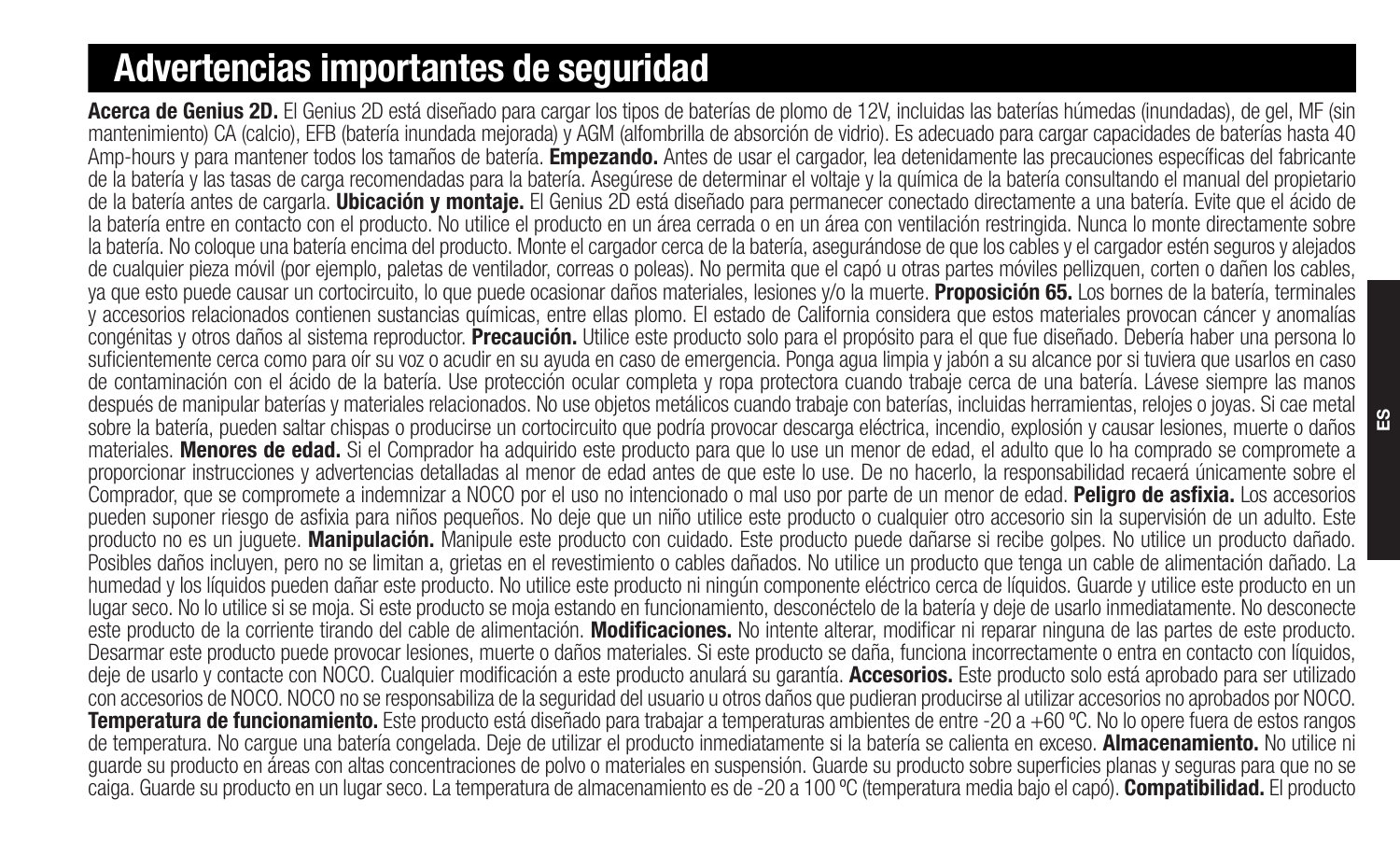solo es compatible con baterías de plomo de 12 voltios. No intente utilizar el producto con ningún otro tipo de batería. La carga de otras sustancias químicas de la batería puede provocar lesiones, la muerte o daños a la propiedad. Póngase en contacto con el fabricante de la batería antes de intentar cargar la batería. No cargue una batería si no está seguro de la química o voltaje específico de la batería. **Dispositivos médicos.** Este producto puede emitir campos electromagnéticos. Contiene componentes magnéticos que pueden interferir con marcapasos, desfibriladores u otros dispositivos médicos. Estos campos electromagnéticos pueden interferir con marcapasos u otros dispositivos médicos. Consulte con su médico antes de usar este producto si tiene un dispositivo médico, incluidos marcapasos. Si sospecha que este producto está interfiriendo con un dispositivo médico, deje de usarlo inmediatamente y consulte con su médico. Enfermedades. Si padece cualquier enfermedad que crea que pudiera verse afectada por este producto, consulte con su médico antes de usarlo. Dichas enfermedades incluyen, pero no se limitan a, ataques, desmayos, fatiga visual o dolores de cabeza. Limpieza. Apague y desconecte este producto de la corriente antes de limpiarlo o llevar a cabo mantenimiento. Limpie y seque este producto inmediatamente si entra en contacto con líquidos o cualquier otro tipo de contaminante. Utilice un trapo suave sin pelusa (microfibra). Evite que los puertos o aberturas se mojen. Atmósferas explosivas. Obedezca todas las señales e instrucciones. No carque ni utilice este producto en áreas con una atmósfera potencialmente explosiva, incluidas áreas de repostar o áreas en las que el aire contiene sustancias químicas o partículas como grano, polvo o polvo metálico. Actividades de alto riesgo. Este producto no está destinado para ser utilizado en casos en los que su mal funcionamiento pudiera causar la muerte, lesiones o daños medioambientales graves. Interferencia de radiofrecuencia. Este producto ha sido diseñado, probado y fabricado para cumplir con las normas que regulan las emisiones de radiofrecuencia. Tales emisiones del producto pueden afectar al funcionamiento de otros aparatos electrónicos y hacer que funcionen incorrectamente. Modelos: Genius 2D. Este dispositivo cumple con el artículo 15 de las normas de la Comisión Federal de Comunicaciones (FCC). La operación está sujeta a las dos condiciones siguientes: (1) Este dispositivo puede que no cause interferencias dañinas y (2) este dispositivo debe aceptar cualquier interferencia recibida, incluidas aquellas que puedan causar un funcionamiento no deseado. NOTA: Este equipo ha sido probado y se ha demostrado que cumple con los límites para un dispositivo digital de clase A, conforme al artículo 15 de las normas de la FCC. Estos límites están diseñados para proporcionar protección razonable contra interferencias dañinas en una instalación comercial. Este equipo genera, utiliza y puede irradiar energía de radiofrecuencia y, si no se instala o utiliza de acuerdo con las instrucciones, puede causar interferencias perjudiciales a las comunicaciones por radio. Puede que este equipo cause interferencias perjudiciales en un área residencial, en cuyo caso es posible que el usuario tenga que corregir la interferencia por su propia cuenta y riesgo.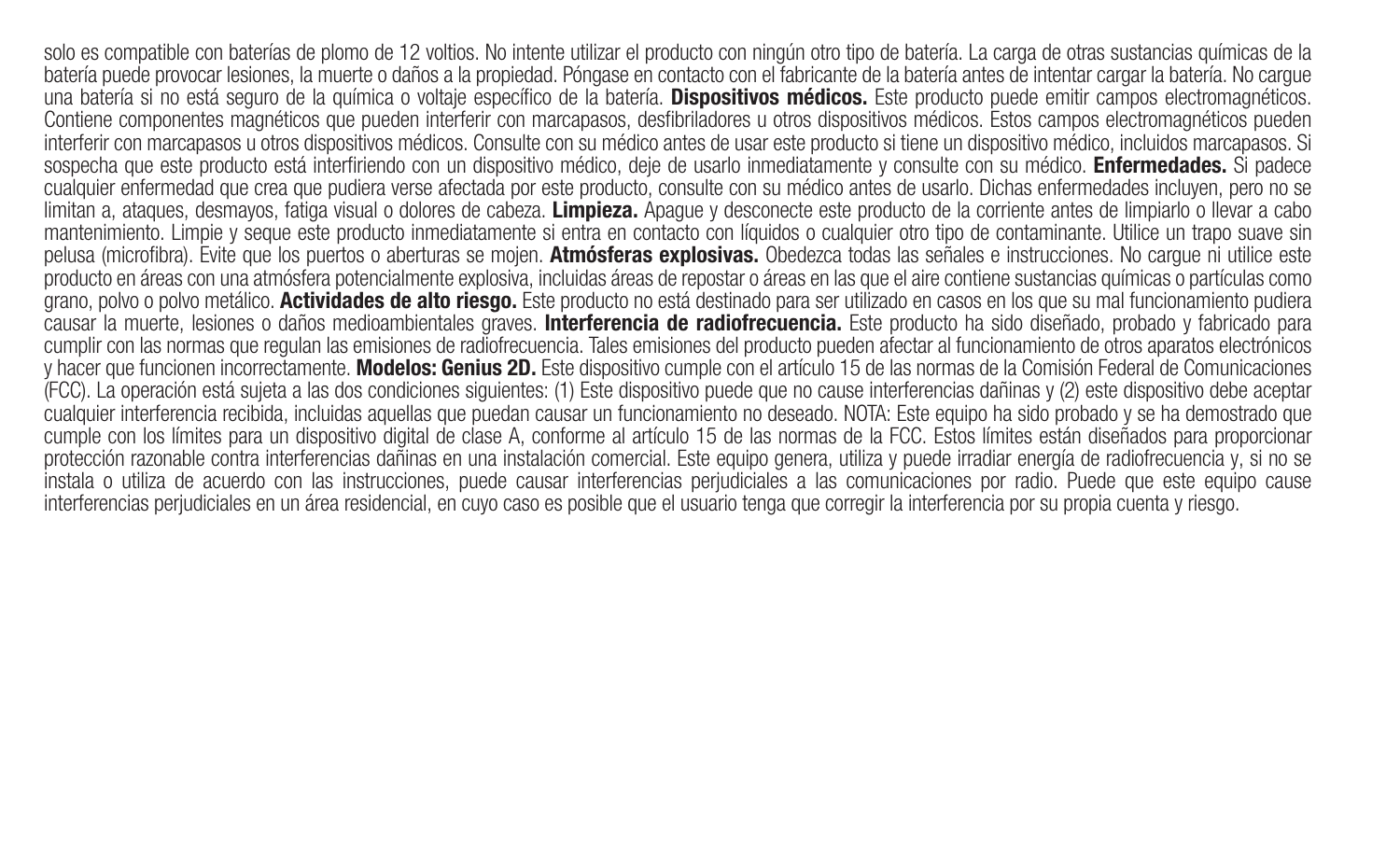# Instrucciones de Uso

#### Modos de carga.

El Genius 2D tiene dos (2) modos automáticos, y comenzará a cargarse cuando tanto la batería como la alimentación estén conectadas. No opere el cargador hasta que confirme que el cargador Genius 2D es compatible con el tipo y voltaje de su batería. A continuación hay una breve descripción:

| <b>Modo</b> | Explicación                                                                                                                                                                                                                                                  |
|-------------|--------------------------------------------------------------------------------------------------------------------------------------------------------------------------------------------------------------------------------------------------------------|
| Standby     | El cargador está conectado a la corriente alterna (CA) pero no se detecta ninguna batería. El cargador no está cargando. En este modo se<br>activa el ahorro de energía (Energy Save), consumiéndose de la toma de corriente una potencia casi despreciable, |
|             | No Power                                                                                                                                                                                                                                                     |
| 12V NORM    | Para cargar baterías de 12 V húmedas, de gel, con tecnología EFB, de libre mantenimiento, de calcio y AGM.                                                                                                                                                   |
|             | 14.5V   2000mA   Hasta 40Ah Batería   Mantiene todos los tamaños                                                                                                                                                                                             |

#### Montaje a bordo

Monte el cargador cerca de la batería, asegurándose de que los cables y el cargador estén seguros y lejos de cualquier parte móvil (por ejemplo, paletas de ventilador, correas o poleas). Asegure el soporte de montaje que se proporciona al chasis del vehículo usando los dos tornillos autorroscantes incluidos. Para obtener los mejores resultados, marque la posición con el soporte y taladre previamente dos pequeños orificios de guiado. Una vez que el soporte esté asegurado, use la correa de velcro para asegurar el Genius 2D en su lugar.

### Conectar la batería

No conecte el cable de alimentación de corriente alterna hasta que haya hecho el resto de las conexiones. Averigüe la polaridad correcta de los terminales en la batería. No establezca ninguna conexión con el carburador, las mangueras de combustible o placas delgadas de metal. Las siguientes instrucciones son para un sistema de tierra negativo (el más común). Si su vehículo es un sistema de tierra positivo (muy infrecuente), siga las instrucciones en orden inverso.

1.) Conecte el conector positivo del terminal (rojo) al terminal positivo de la batería (POS, P, +).

- 2.) Conecte el conector negativo del terminal (negro) al terminal negativo de la batería (NEG, N, -).
- 3.) Conecte el enchufe eléctrico AC del cargador de baterías a una toma eléctrica adecuada.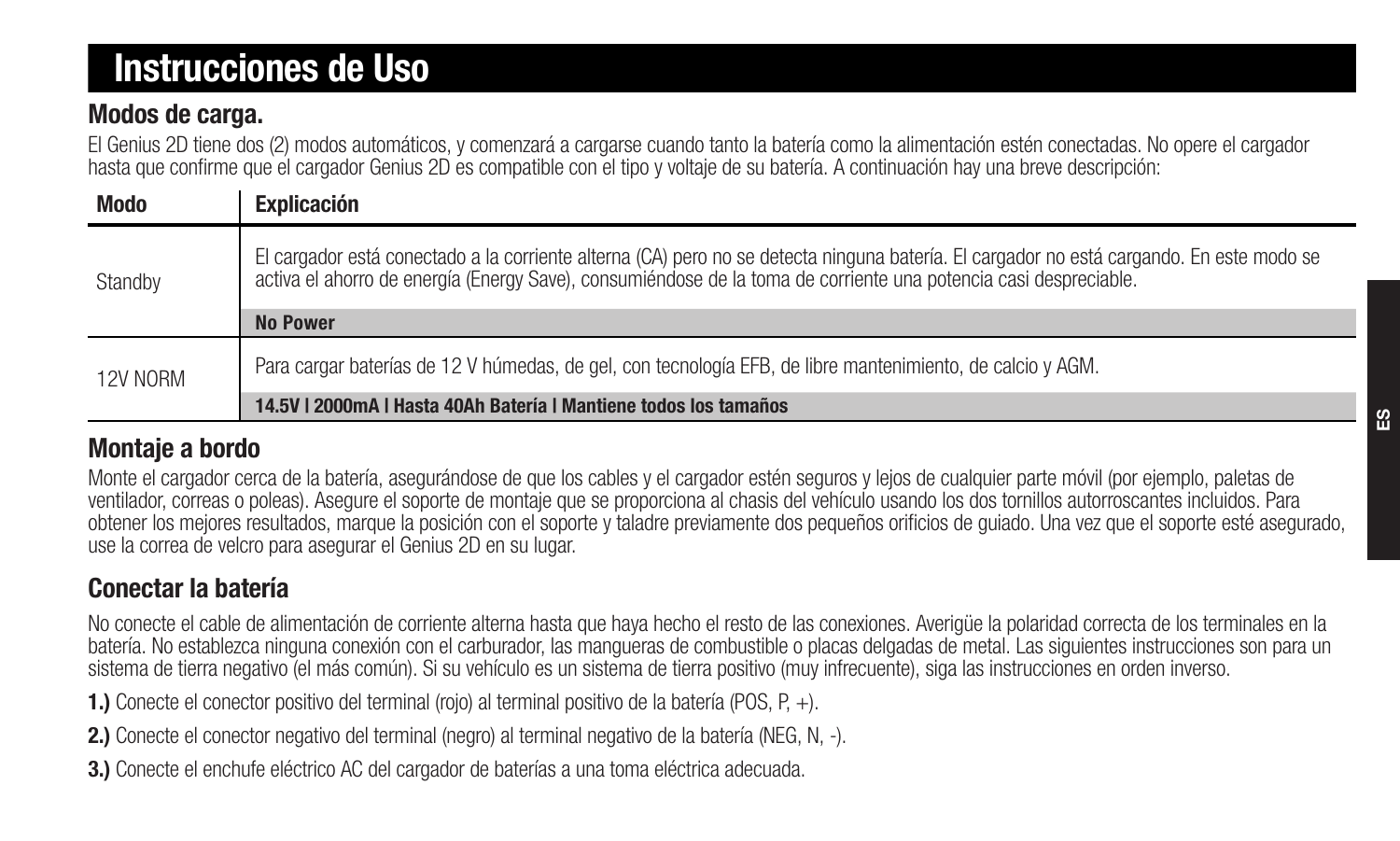#### Inicio de la carga.

1.) Verifique el voltaje y la química de la batería.

2.) Confirme que ha conectado los conectores del terminal adecuadamente y que el enchufe eléctrico AC está enchufado a una toma eléctrica.

3.) Todas las luces LED parpadearán momentáneamente y el cargador comenzará a cargar sin intervención del usuario.

4.) Ahora el cargador se puede dejar conectado a la batería en todo momento para proporcionar carga de mantenimiento.

### Significado de los ledes de carga.

El cargador tiene un (1) LED de carga. Este LED de carga indica el estado de carga de la (s) batería (s) conectada (s). Vea la explicación a continuación:

| LED                | Explicación                                                                                                                                                                                                                                                                                                           |
|--------------------|-----------------------------------------------------------------------------------------------------------------------------------------------------------------------------------------------------------------------------------------------------------------------------------------------------------------------|
| LED rojo pulsante  | El LED Rojo de carga parpadeará lentamente cuando la batería tenga menos del 75 % de carga.                                                                                                                                                                                                                           |
| I FD verde sólido  | Cuando la batería esté 100 % cargada, el LED verde de carga será verde sólido.                                                                                                                                                                                                                                        |
| LED verde pulsante | El LED de carga verde mostrará lentamente pulsos de «encendido» y «apagado» cuando la batería esté cargada entre un<br>75 % y un 100 % y durante la carga de optimización de la batería. Es normal que se produzca la carga de optimización de<br>forma regular después de que la batería esté completamente cargada. |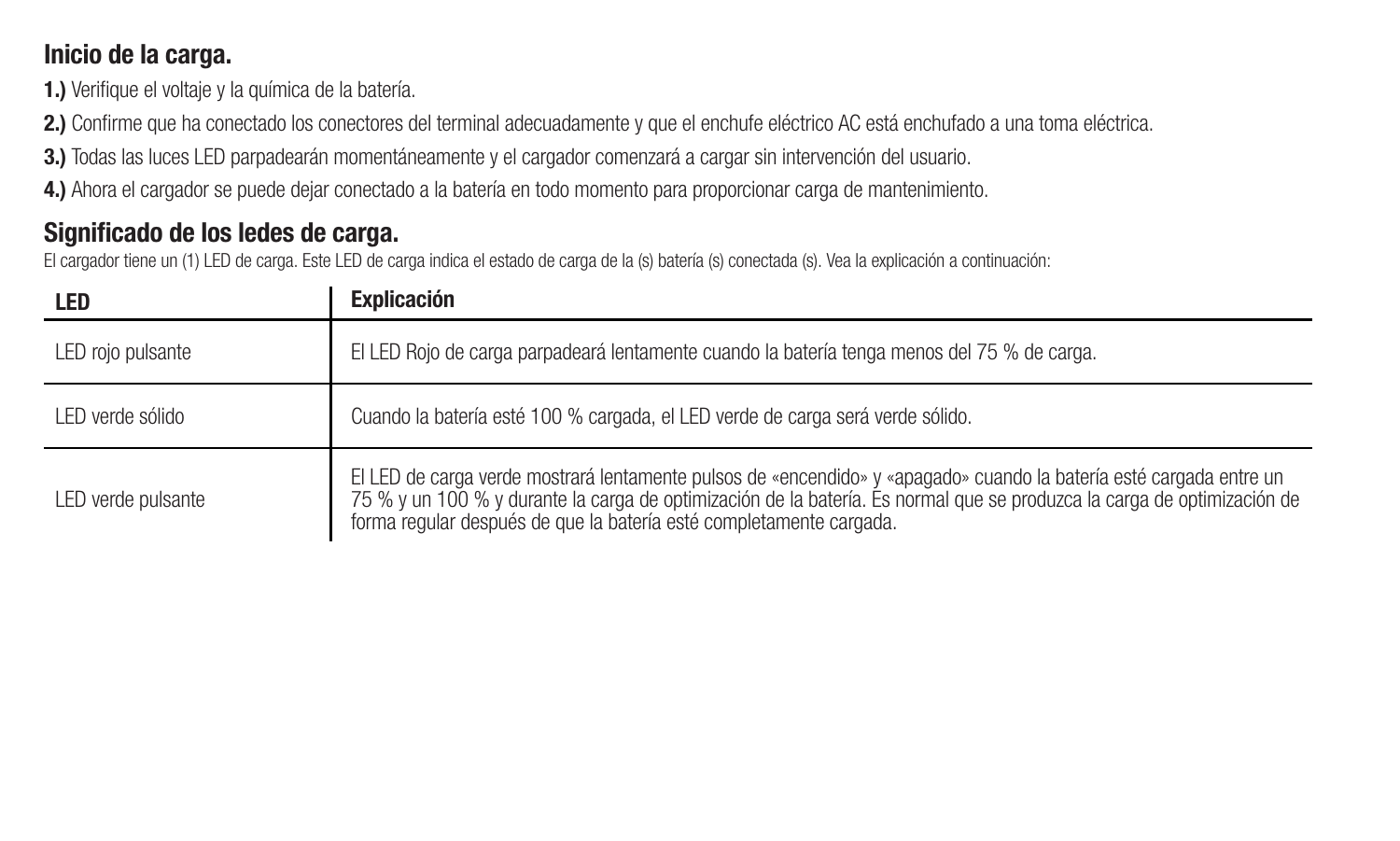### Diagnóstico avanzado.

Las luces LED de Error, Caliente y Standby juntas indican errores que se muestran en la tabla de abajo:

| Error                                                | Razón / Solución                                                                                                                           |
|------------------------------------------------------|--------------------------------------------------------------------------------------------------------------------------------------------|
| Luz LED de error                                     | Polaridad inversa. Invierta las conexiones de la batería. O el voltaje de la batería es demasiado bajo para que lo detecte el<br>cargador. |
| Luz LED de Caliente                                  | El cargador está fuera de su rango de temperatura seguro y no está cargando. Deje que el cargador se enfríe.                               |
| Un solo parpadeo que se<br>alterna - Error y Standby | La batería no mantiene la carga. Haga que un profesional compruebe la batería.                                                             |
| Parpadeo doble que se<br>alterna - Error y Standby   | Posible cortocircuito de la batería. Haga que un profesional compruebe la batería.                                                         |
| Parpadeo triple que se<br>alterna - Error y Standby  | El voltaje de la batería es demasiado alto para el modo de carga seleccionado. Compruebe la batería.                                       |

#### Tiempos de carga.

A continuación se muestra el tiempo estimado de carga de una batería. El tiempo de carga se basa en una profundidad media de descarga de una batería completamente cargada y debe usarse solo como referencia. Los datos reales pueden discrepar en función del estado de la batería. El tiempo requerido para cargar una batería descargada normalmente se basa en una profundidad de descarga del 50%.

| Tamaño de la Batería<br>Ah (amp hora) | Aproximado Tiempo de<br>carga en Horas<br>12V |
|---------------------------------------|-----------------------------------------------|
|                                       |                                               |
| 12                                    |                                               |
| 24                                    |                                               |
|                                       |                                               |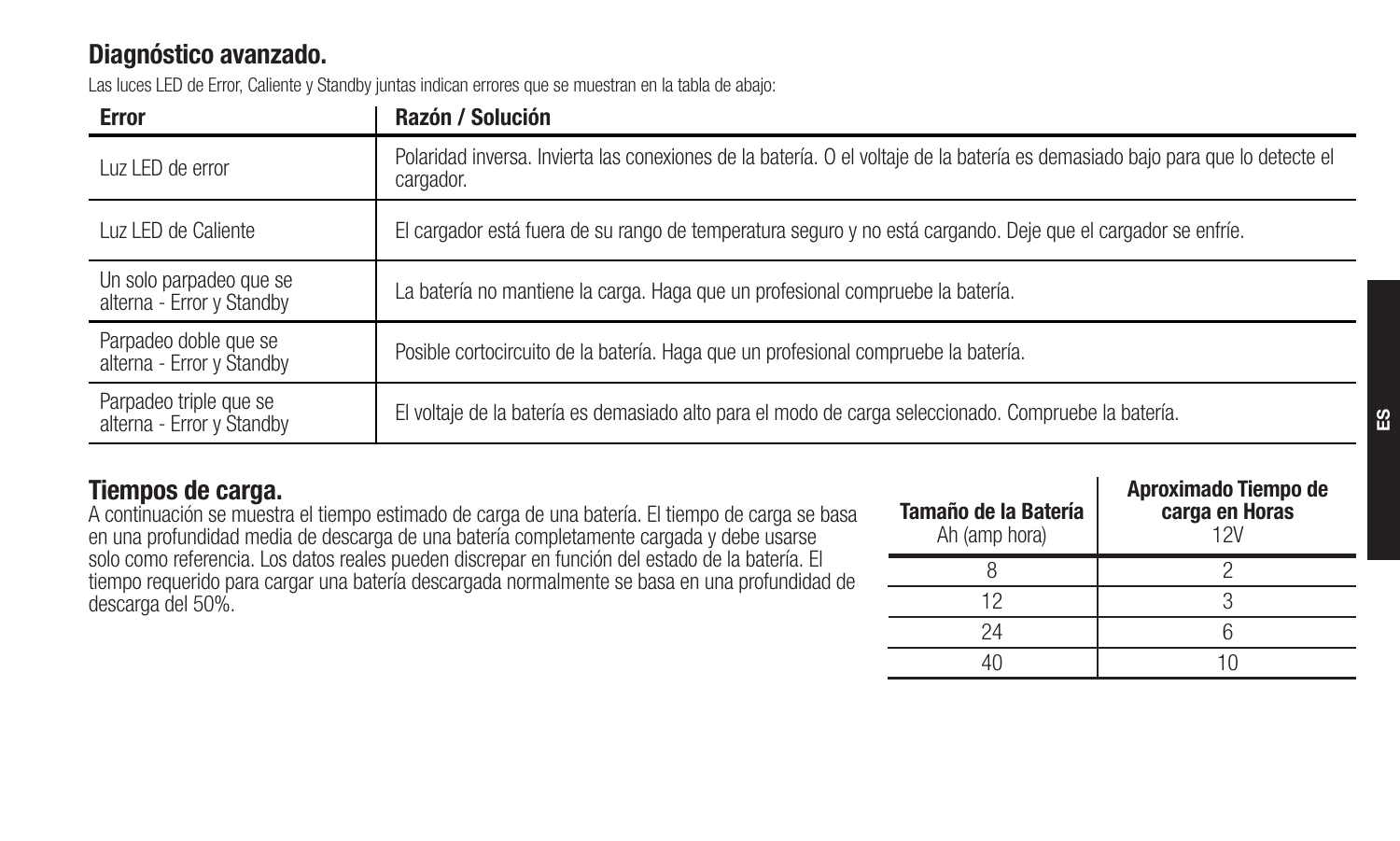## Especificaciones técnicas

Voltaje de entrada CA: 110-240 VAC, 50-60Hz Voltaje normal de trabajo CA: 90-264 VAC, 50-60Hz Eficacia: 87% Aproximadamente Energía: 28 W Max Voltaje de carga: Vario Drenaje de corriente: 2000mA (12V) Detección de bajo voltaje: 1V Corriente de carga: <0.5mA

Temperatura ambiente: -20°C to +60°C Tipo de baterías: 12V Química de la batería: Wet, Gel, MF, CA, EFB, AGM, Calcio Capacidad de la batería: Hasta 40Ah (12V), Mantiene todos los tamaños de baterías Protección de la cubierta: IP65 Enfriamiento: Convección natural **Dimensiones (largo x ancho x alto):**  $5 \times 2.3 \times 1.5$  Pulgadas (12  $\times 5.8 \times 3.8$  cm) Peso: 0.5lb (0.2 kg)

# 3 años sin complicaciones

The NOCO Company ("NOCO") garantiza que este producto (el "Producto") está libre de defectos de materiales y mano de obra por un periodo de Tres (3) años desde la fecha de compra (el "Periodo de garantía"). En el caso de los defectos que se comuniquen durante el Periodo de garantía, NOCO, según su criterio y en función del análisis del departamento de soporte técnico de NOCO, reparará o sustituirá los Productos defectuosos. Las piezas y los productos de recambio serán nuevos o reacondicionados, y su función y rendimiento serán comparable a los de la pieza original y estarán garantizados durante el resto del Periodo de garantía original.

LA RESPONSABILIDAD DE NOCO BAJO ESTA GARANTÍA LIMITADA SE CIRCUNSCRIBE EXPRESAMENTE A REEMPLAZO O REPARACIÓN. HASTA DONDE LO PERMITA LA LEY, NOCO NO SE RESPONSABILIZARÁ, NI ANTE CUALQUIER COMPRADOR DEL PRODUCTO NI ANTE TERCERAS PARTES, DE GASTOS, DAÑOS O PÉRDIDAS DE NINGUNA CLASE, YA SEAN ESTOS IMPREVISTOS, INDIRECTOS O ESPECIALES, INCLUYENDO, SIN LIMITACIÓN, LA PÉRDIDA DE BENEFICIOS, DAÑOS A LA PROPIEDAD O LESIONES PERSONALES, COMOQUIERA QUE HAYAN SIDO CAUSADOS, INCLUSO SI NOCO TUVIERA CONOCIMIENTO DE LA POSIBILIDAD DE DICHOS DAÑOS. LA GARANTÍA LIMITADA AQUÍ ESTABLECIDA SUSTITUYE Y EXCLUYE AL RESTO DE GARANTÍAS QUE NO SE MENCIONEN EN ESTE DOCUMENTO, YA SEA DE FORMA EXPRESA O IMPLÍCITA POR LEY O POR OTROS MEDIOS, INCLUYENDO CUALQUIER GARANTÍA IMPLÍCITA DE COMERCIABILIDAD O IDONEIDAD PARA UN PROPÓSITO PARTICULAR PERO SIN LIMITARSE A ELLA, Y AQUELLAS QUE SURJAN DE LAS ACTIVIDADES DE VENTA, USO O COMERCIO. EN EL CASO DE QUE CUALQUIER LEY APLICABLE IMPONGA GARANTÍAS, CONDICIONES U OBLIGACIONES QUE NO PUEDEN SER EXCLUIDAS O MODIFICADAS, ESTE PÁRRAFO SE APLICARÁ HASTA DONDE LO PERMITA LA LEY.

Esta garantía está constituida únicamente para el beneficio del comprador original del producto en NOCO o en un proveedor o distribuidor aprobado por NOCO, y no es atribuible ni transferible. Para reclamar un artículo en garantía, el comprador debe: (1) solicitar y obtener un número de autorización de devolución de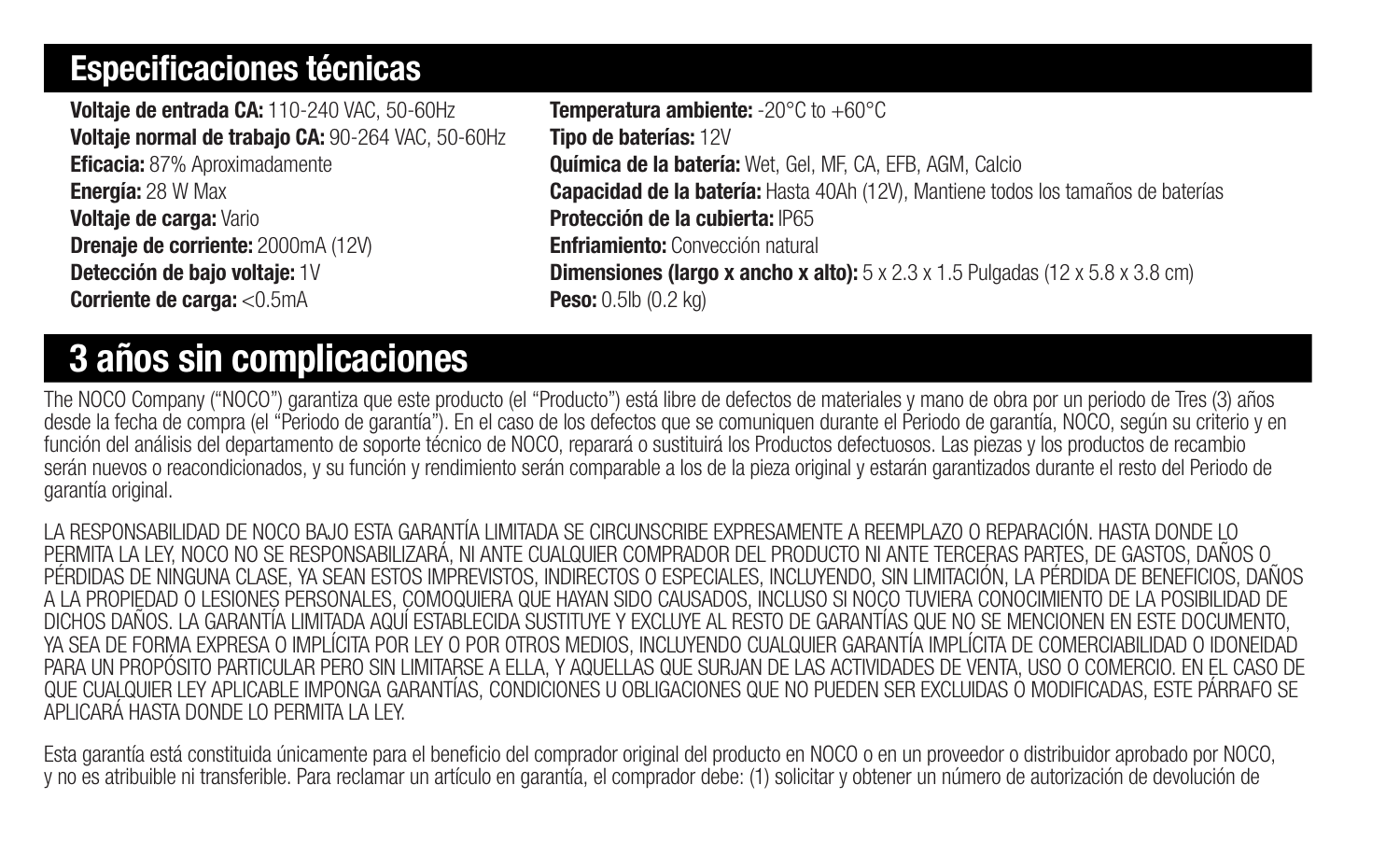mercancía ("RMA") y la información del lugar de devolución ("Return Location") del servicio de asistencia de NOCO, enviando un correo electrónico a support@ no.co o llamando al 1.800.456.6626; y (2) enviar el producto, incluyendo el número de "RMA" y el recibo del lugar de devolución. NO ENVÍE NINGÚN PRODUCTO SIN ANTES HABER OBTENIDO UN NÚMERO DE RMA DEL SERVICIO DE ASISTENCIA DE NOCO.

El comprador se responsabiliza (y debe abonar por adelantado) todos los gastos de embalaje y transporte para hacer uso del servicio de garantía.

NO OBSTANTE LO ANTERIOR, ESTA GARANTÍA SIN COMPLICACIONES ES NULA Y NO SE APLICA A PRODUCTOS QUE: (a) se utilicen incorrectamente, se manipulen incorrectamente, estén sujetos a abusos o a manipulación imprudente, accidentes, guardados inadecuadamente u operados bajo condiciones de voltaje, temperatura, choque o vibración excesivos más allá de las recomendaciones de NOCO para un uso seguro y efectivo; (b) se instalen, operen o mantengan de forma inapropiada; (c) sean/fueran modificados sin el consentimiento expreso por escrito de NOCO; (d) hayan sido desmontados, alterados o reparados por alguien distinto a NOCO; (e) tengan defectos que hayan sido comunicados después del Periodo de Garantía.

ESTA GARANTÍA SIN COMPLICACIONES NO CUBRE: (1) el uso y desgaste normal; (2) los daños estéticos que no afecten a su funcionalidad; o (3) a Productos a los que les falte, haya sido alterado o se haya desfigurado el número de serie de NOCO.

#### CONDICIONES DE LA GARANTÍA SIN COMPLICACIONES

Estas condiciones solamente se aplican a los Productos bajo el Periodo de Garantía. La garantía sin complicaciones es nula por el tiempo transcurrido desde la fecha de compra (tiempo transcurrido desde la fecha del número de serie, si no hay prueba de compra) o por las condiciones enumeradas anteriormente en este documento. Devuelva el Producto con la documentación apropiada.

#### Con recibo:

0-3 años: SIN cargo. Con el comprobante de compra, el período de garantía comienza en la fecha de compra.

#### SIN recibo:

0-3 años: SIN cargo. SIN el comprobante de compra, el período de garantía comienza en la fecha del número de serie.

Le recomendamos registrar su producto de NOCO para cargar el comprobante de compra y extender la fecha de vigencia de la garantía. Puede registrar su producto de NOCO en línea en: no.co/register. Si tiene alguna pregunta con respecto a su garantía o producto, póngase en contacto con el servicio de asistencia de NOCO (correo electrónico y número de teléfono arriba) o escriba a: The NOCO Company, en 30339 Diamond Parkway, #102, Glenwillow, OH 44139 EE. UU.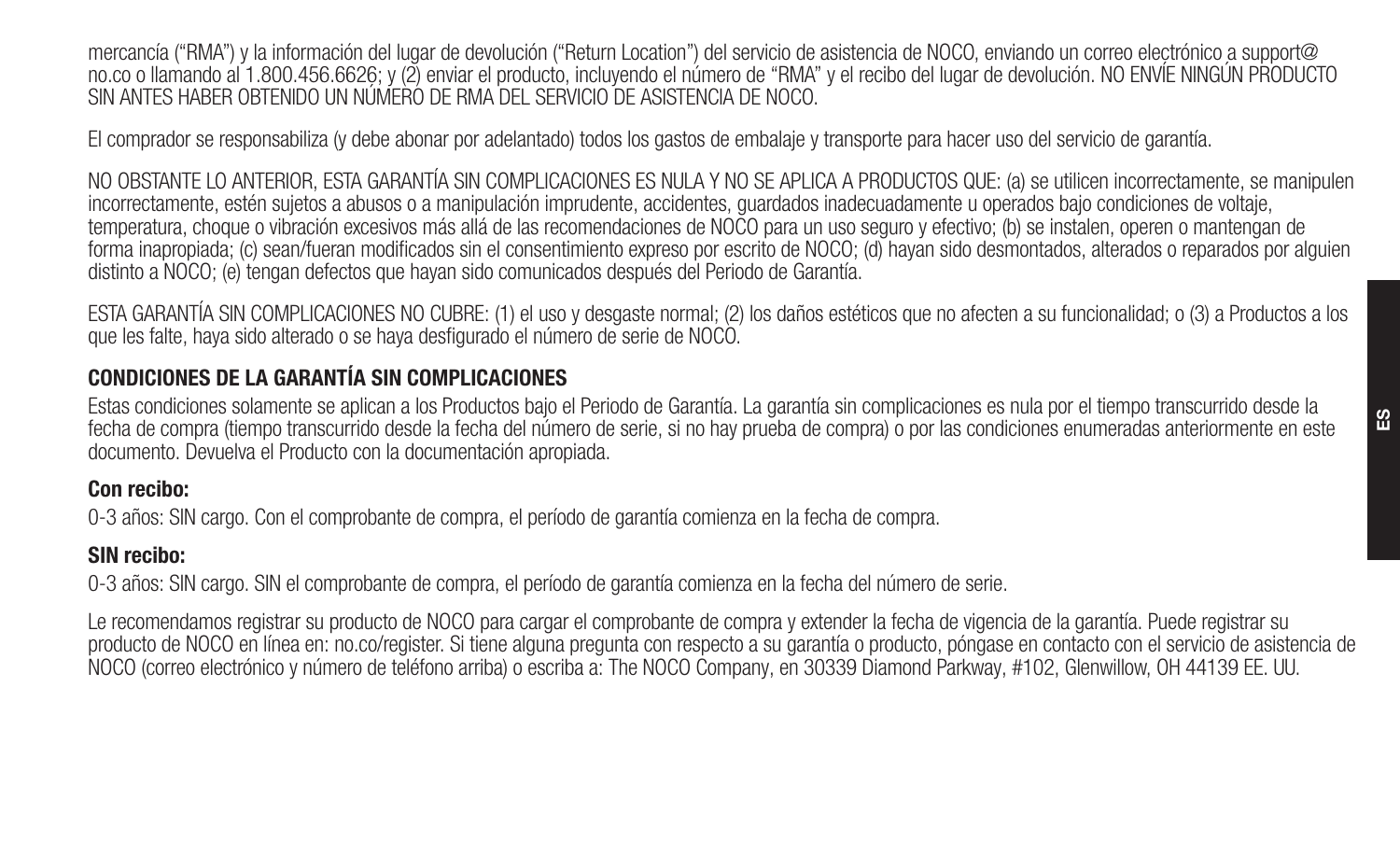# NOCO 2D<br>**genius** 2D



LISEZ ATTENTIVEMENT TOUTES LES CONSIGNES DE SÉCURITÉ AVANT D'UTILISER CE PRODUIT. La non-application des consignes de sécurité peut résulter en UN CHOC ÉLECTRIQUE, UNE EXPLOSION, DU FEU, ce qui peut conduire à de GRAVES BLESSURES, LA MORT ou des DÉGÂTS MATÉRIELS.

Choc électrique. Le produit est un appareil électrique qui peut causer des chocs et des blessures graves. Ne coupez pas les cordons d'alimentation. Ne pas immerger ni mouiller.



Explosion. Des batteries non-surveillées, incompatibles ou endommagées peuvent exploser si elles sont utilisées avec ce produit. N'utilisez pas ce produit sans le surveiller. Ne tentez pas de démarrer une batterie endommagée ou gelée. N'utilisez ce produit qu'avec les batteries recommandées. Utilisez ce produit dans des lieux bien aérés.



Feu. Le produit est un appareil électrique émettant de la chaleur et capable de causer des brûlures. Ne couvrez pas le produit. Ne fumez pas et n'utilisez aucune source d'étincelles ou de feu quand vous utilisez ce produit. Tenez le produit à l'écart de matériaux combustibles.



Blessures aux yeux. Utilisez des lunettes de protection lors de l'utilisation du produit. Les batteries peuvent exploser et projeter des débris. L'acide des batteries peut causer des irritations de la peau et des yeux. Dans la cas de contact avec les yeux ou la peau, rincez abondamment le point de contact avec de l'eau courante propre et contactez immédiatement le centre anti-poison.



Gaz explosifs. Travailler à proximité de l'acide de plomb est dangereux. Les batteries produisent un gaz explosif durant leur utilisation normale. Pour réduire le risque d'explosion de batteries, conformez-vous à toutes les consignes de sécurité indiquées ici et celles indiquées par le fabricant de la batterie, ainsi que de celles de tout équipement utilisé dans les environs de la batterie. Prenez connaissance des indications de sécurité sur ces produits et sur le moteur.

# **DANGER** Guide d'utilisation et garantie



 Pour plus d'informations, rendez-vous sur le site:

www.no.co/support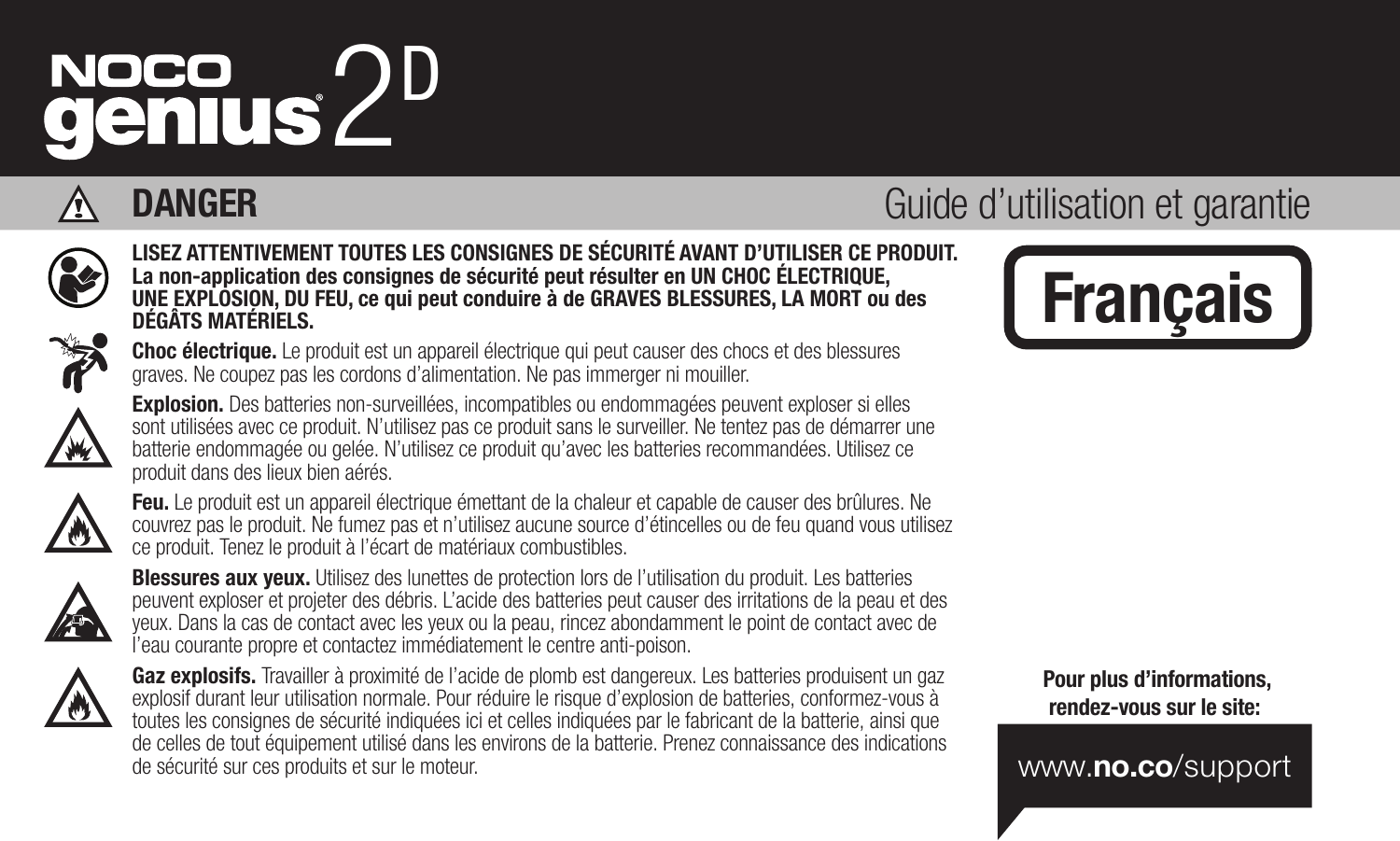# Indications de sécurité importantes

À propos de Genius 2D. Le Genius 2D est concu pour charger les batteries plomb-acide 12V, y compris les batteries humides (inondées), les batteries au gel (MF) sans entretien (CA) (Calcium), les batteries EFB (Enhanced Flooded Battery) et les batteries AGM (Absorption Glass Mat). Il est adapté pour charger des capacités de batterie jusqu'à 40 ampères-heures et maintenir toutes les tailles de batterie. Premiers pas. Avant d'utiliser le chargeur, veuillez lire attentivement les indications du fabricant et les taux de chargement recommandés pour la batterie. Soyez certains de déterminez le voltage et la composition chimique de la batterie en consultant le quide d'utilisation avant tout chargement. Emplacement et installation. Le Genius 2D est concu pour rester directement connecté à la batterie. Évitez que l'acide de la batterie entre en contact avec le produit. Ne faites pas fonctionner ce produit dans un endroit fermé ou peu aéré. Ne l'installez jamais directement sur la batterie. Ne placez pas de batterie sur le dessus du produit. Installez le chargeur près de la batterie en vous assurant que les câbles et le chargeur soient fixés et éloignés de toute pièce mobile (c.-à-d. les pales de ventilateur, ceintures, poulies). Ne laissez pas des cordons se faire coincer, couper ou endommager par le capot<br>ou par d'autres pièces mobiles, car cela pourrait causer batteries. les terminaux et les accessoires correspondants contiennent des produits chimiques, y compris du plomb. Ces matériaux sont déclarés cancérigènes et causant des défauts de naissance et d'autre complications par l'État de Californie. Précaution personnelle. N'utilisez le produit que pour les applications recommandées. Veillez à ce qu'il y ait toujours une personne à portée de voix pour pouvant vous venir en aide en cas d'urgence. Gardez suffisamment d'eau propre avec du savon près de vous en cas de contact avec l'acide de la batterie. Portez une protection des yeux et des vêtements de protection quand vous travaillez près d'une batterie. Lavez-vous toujours les mains après avoir manipulé des batteries et des matériaux correspondants. Ne manipulez pas ou ne portez pas d'objets en métal quand vous utilisez des batteries y compris des outils, des montres ou de bijoux. Si du métal tombe sur une batterie, cela peut causer une étincelle ou un court circuit résultant en un choc électrique, du feu, une explosion pouvant résulter en des blessures, la mort ou des dommages matériels. Mineurs. Si le produit doit être utilisé par un mineur, l'adulte achetant le produit s'engage à expliquer au mineur les instructions de sécurité détaillées et toutes les mises en garde nécessaires avant la première utilisation. Ne pas suivre cette recommandation relève entièrement de la responsabilité de l'acheteur qui accepte d'indemniser NOCO pour toute utilisation non-intentionnelle, bonne ou mauvaise, par un mineur. Risque d'étouffement. Les produits risquent d'étouffer les enfants si ils sont avalés ou mis dans leur bouche. Ne laissez pas des enfants avec le produit sans surveillance. Le produit n'est pas un jouet. Manipulation. Manipulez le produit avec soin. Le produit peut être endommagé s'il subit un choc. N'utilisez pas un produit endommagé, même s'il ne présente que des traces de dommages que vous jugez minimes, comme des fêlures sur le boîtier ou des câbles endommagés, ou d'autres signes. N'utilisez pas le produit avec un cordon d'alimentation abîmé. L'humidité et les liquides peuvent endommager le produit. Ne manipulez pas le produit ou n'importe quel composant électrique près d'une source eau. Entreposez et utilisez le produit dans des endroits secs. N'utilisez pas le produit s'il est mouillé. Si le produit est en fonctionnement et est mouillé, déconnectez-le de la batterie et cessez l'utilisation immédiatement. Ne déconnectez pas le produit en tirant sur les cordons d'alimentation. Modifications. Ne tentez pas de modifier, de changer ou de réparer le produit. Démonter le produit peut causer des blessures, la mort ou des dommages matériels. Si le produit est endommagé, fonctionne mal ou entre en contact avec du liquide, cessez son utilisation et contactez NOCO. Toute modification au produit annule votre garantie. Accessoires. Ce produit est utilisable avec accessoires NOCO seulement. NOCO n'est pas responsable pour tout dommage ou incident en cas d'utilisation avec des accessoires qui ne sont pas recommandés par NOCO. Température de fonctionnement. Ce produit est conçu pour fonctionner à des températures ambiantes entre -20 et 60 °C. Ne faites pas fonctionner hors de cette plage de température. Cessez immédiatement l'utilisation du produit si la batterie devient excessivement chaude. Entreposage. N'utilisez ni ne rangez le produit dans des endroits où il y a de grandes concentrations de poussières ou de matériaux dans l'air. Rangez votre produit sur une surface plane et solide pour qu'elle ne soit pas

FR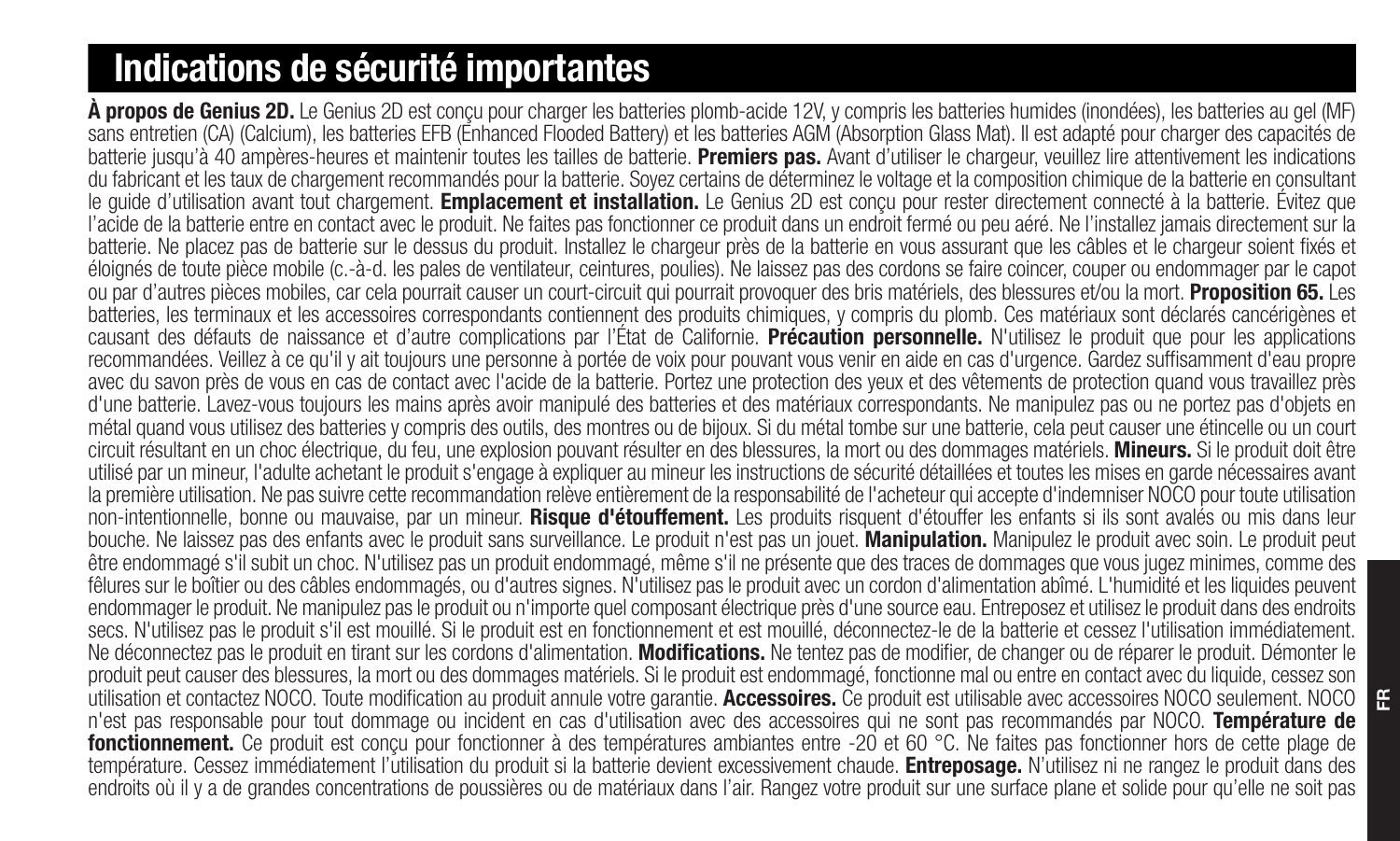sujette à tomber. Rangez votre produit dans un endroit sec. La température de rangement est de -20 ° à 100 °C (température moyenne sous le capot). Compatibilité. Le produit est uniquement compatible avec les batteries plomb-acide 12 volts. N'essayez pas d'utiliser le produit avec un autre type de batterie. Le chargement d'autres produits chimiques de la batterie peut entraîner des blessures, la mort ou des dommages matériels. Contactez le fabricant de la batterie avant d'essayer de charger la batterie. Ne chargez pas une batterie si vous n'êtes pas sûr de la chimie ou de la tension spécifique de la batterie. Appareils médicaux. Le produit peut émettre des champs électro-magnétiques. Le produit comprend certains composants magnétiques pouvant interagir avec des pacemakers, des défibrillateurs ou d'autres appareils médicaux. Ces champs électro-magnétiques peuvent interférer avec des pacemakers et d'autres appareils médicaux. Consultez votre médecin avant toute utilisation si vous avez un pacemaker ou tout autre appareil médical. Si vous pensez que votre appareil interfère avec un appareil médical, arrêtez immédiatement d'utiliser le produit et consultez un médecin. Maladies. Si vous êtes malade et pensez que le produit pourrait avoir un effet sur votre santé, y compris, mais sans s'y limiter: convulsions, perte de conscience, douleurs oculaires ou maux de tête, consultez votre médecin avant d'utiliser le produit. Nettoyage. Déconnectez le produit avant de tenter son entretien ou nettoyage. Nettoyez le produit immédiatement s'il entre en contact avec un liquide ou tout autre type de<br>contaminant, Utilisez un tissu doux et ne peluchant pas (micr les signes et instructions. N'utilisez aucun produit dans une zone à atmosphère potentiellement explosive, y compris des stations essences, des endroits avec des produits chimiques, de la poussière, des poudres métalliques ou des stockages à grain. Activités à risque. Ce produit n'est pas destiné à une utilisation dont la défaillance pourrait conduire à des blessures, la mort ou de sérieux dégâts à l'environnement. Interférences avec des fréquences radio. Le produit est conçu, testé et fabriqué pour être conforme aux réglementations des fréquences radio. Les rayonnements du produit peuvent avoir un effet négatif sur le fonctionnement d'autres appareils électriques, provoquant un dysfonctionnement. Numéro du modèle : Genius 2D. Cet appareil est conforme à la partie 15 de la réglementation FCC. L'utilisation est soumise aux deux conditions suivantes : (1) l'appareil ne devra pas causer d'interférences dommageables et (2) l'appareil doit pouvoir subir des interférences y compris des interférences pouvant causer une fonctionnement non-souhaité. NOTE : Cet équipement a été testé et est certifié conforme aux valeurs des appareils numériques de classe A, faisant suite à la partie 15 de la réglementation FCC. Ces valeurs-limite sont fixées pour fournir un degré de protection raisonnable en cas d'interférence dommageable si l'équipement est utilisé dans un contexte commercial. Cet équipement génère, utilise et peut émettre des rayonnements sur des fréquences radio et s'il n'est pas utilisé en conformément au manuel d'utilisation, peut causer des interférences dommageables aux communications radio. L'utilisation de cet équipement dans une zone d'habitation peut potentiellement conduire à des interférences dommageables, dans quel cas l'utilisateur sera prié de corriger les effets de l'interférence à ses frais.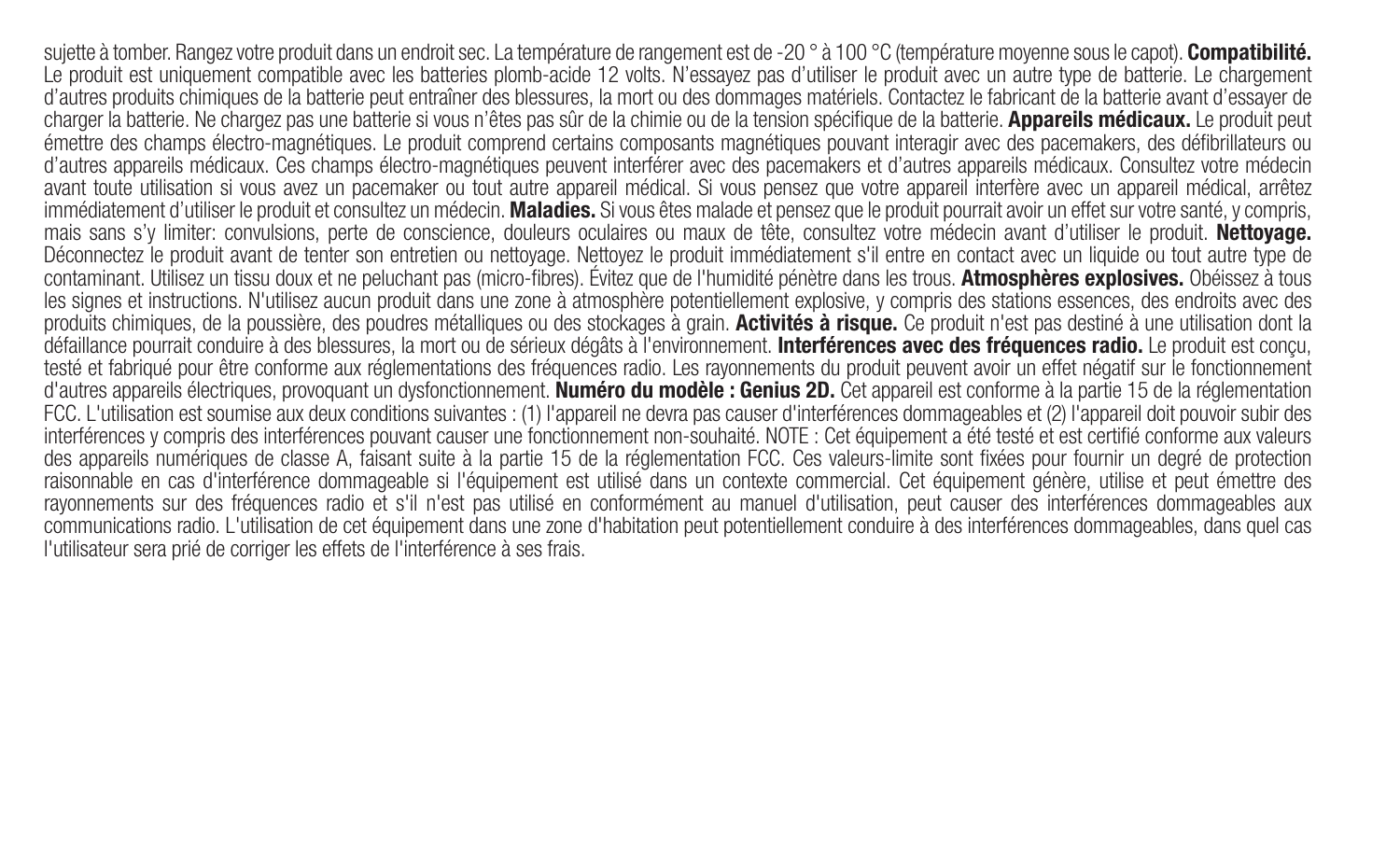# L'utilisation

#### Modes de chargement.

Le Genius 2D dispose de deux (2) modes automatiques et se charge dès que la batterie et l'alimentation sont connectées. N'utilisez pas le chargeur tant que vous n'avez pas confirmé que le chargeur Genius 2D est compatible avec le type et la tension de votre batterie. Ci-dessous se trouve une brève description:

| <b>Modo</b> | <b>Explication</b>                                                                                                                                                                                                      |
|-------------|-------------------------------------------------------------------------------------------------------------------------------------------------------------------------------------------------------------------------|
| Standby     | Le chargeur est connecté au courant CA, mais aucune batterie n'est détectée et le chargeur ne charge pas. L'économie d'énergie est activée<br>pendant ce mode, puisant un courant microscopique de la prise électrique. |
|             | <b>No Power</b>                                                                                                                                                                                                         |
| 12V NORM    | Pour charger un gel humide. EFB (Enhanced flooded batteriy), sans entretien, batterie de calcium et AGM, Lorsqu'elle est choisie, une LED<br>blanche s'allume.                                                          |
|             | 14.5V   2000mA   Jusqu'à 40Ah Batterie   Maintenir toutes les tailles                                                                                                                                                   |

#### Installation à bord.

Installez le chargeur près de la batterie en vous assurant que les câbles et le chargeur soient bien fixés et éloignés de toute pièce mobile (exemple : pales de ventilateur, ceintures, poulies). Fixez le support de montage fourni au châssis du véhicule en utilisant les deux vis taraudeuses incluses. Pour obtenir de meilleurs résultats, marquez la position en utilisant le support et prépercez deux petits trous guides. Une fois le support fixé, utilisez la sangle en velcro pour fixer le Genius 2D.

#### Connexion à la batterie.

Ne connectez pas la prise de courant AC jusqu'à ce que toutes les autres connections soient faites. Identifiez la bonne polarité des bornes de la batterie sur la batterie. Ne connectez pas le carburateur, les conduites de carburant, ou bien des parties fines en métal. Les instructions ci-dessous sont pour une batterie avec masse négative (cas le plus courant). Si votre véhicule dispose d'une masse positive (cas très rare) suivez les instructions en sens inverse.

1.) Connectez l'oeillet de la borne d'extrémité (rouge) à la borne positive de la batterie (POS, P, +).

2.) Connectez l'oeillet de la borne d'extrémité (noir) à la borne négative (NEG, N, -).

3.) Connectez la fiche CA du chargeur de la batterie dans une prise électrique adéquate.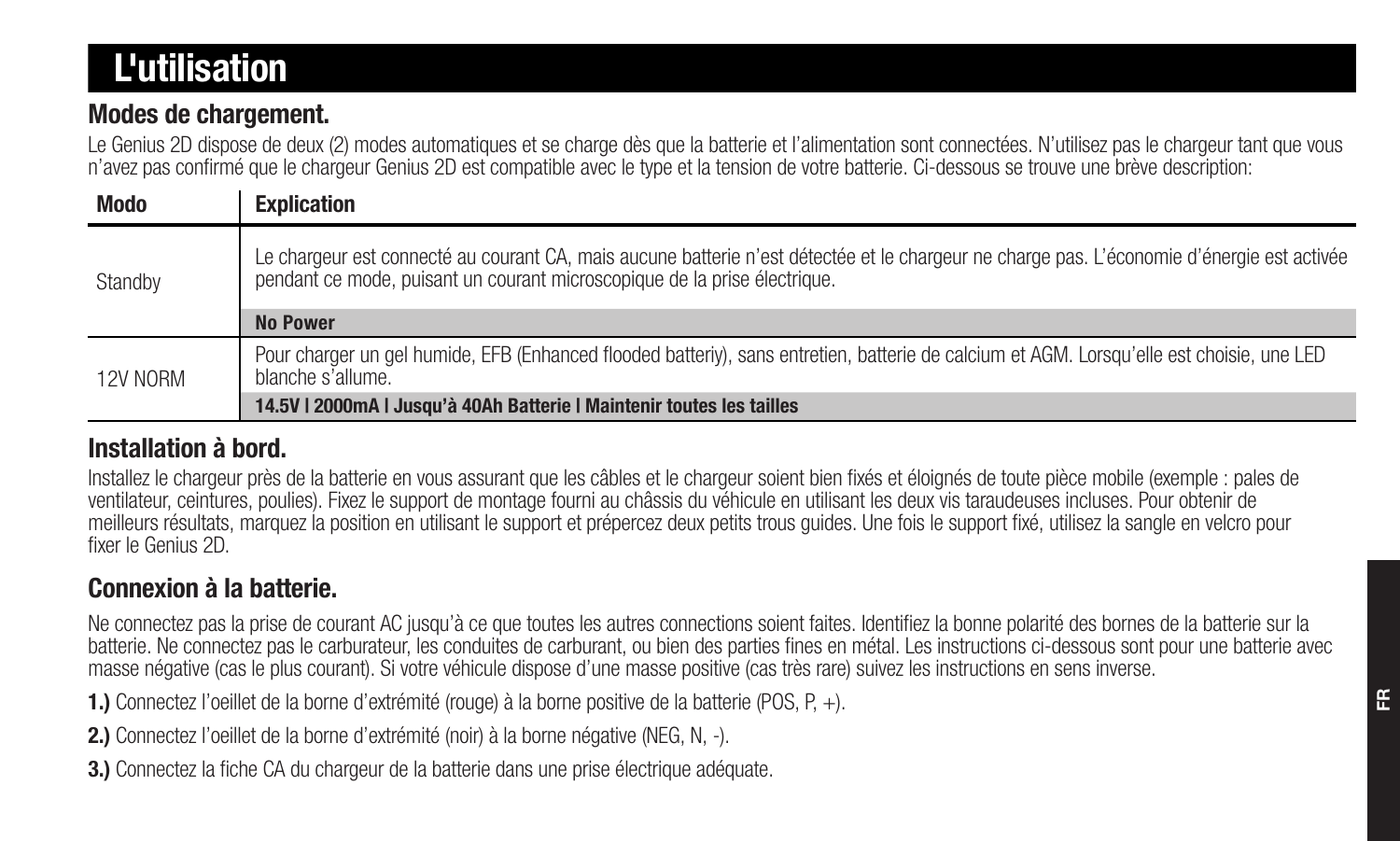#### Commencez le chargement.

1.) Vérifiez la tension et la chimie de la batterie.

2.) Vérifiez que vous avez connecté l'oeillet de la borne d'extrémité correctement et que la fiche CA est connectée dans une prise électrique.

3.) TOUTES LES DEL clignoteront temporairement puis le chargeur commencera à charger sans l'intervention de l'utilisateur.

4.) Le chargeur peut maintenant rester connecté à la batterie en tout temps pour fournir une charge de maintenance.

### Comprendre les LEDs de chargement.

Le chargeur a un (1) LED de chargement. Ce LED de chargement indique l'état de chargement (state of charge SOC) de la ou des batteries connectées. Voyez l'explication ci-dessous :

| LED                   | <b>Explication</b>                                                                                                                                                                                                                                                          |
|-----------------------|-----------------------------------------------------------------------------------------------------------------------------------------------------------------------------------------------------------------------------------------------------------------------------|
| DEL rouge clignotante | La LED rouge de charge clignotera lentement Allumée et Éteinte lorsque la batterie sera chargée à moins de 75 %.                                                                                                                                                            |
| DEL verte constante   | Lorsque la batterie est chargée à 100 %, la DEL verte de charge sera constamment verte.                                                                                                                                                                                     |
| DEL verte clignotante | Le témoin de charge vert DEL clignotera lentement lorsque la batterie sera chargée entre 75 % et 100 % et pendant<br>l'optimisation de la charge de la batterie. Il est normal que se fasse l'optimisation de la charge après que la batterie soit<br>complètement chargée. |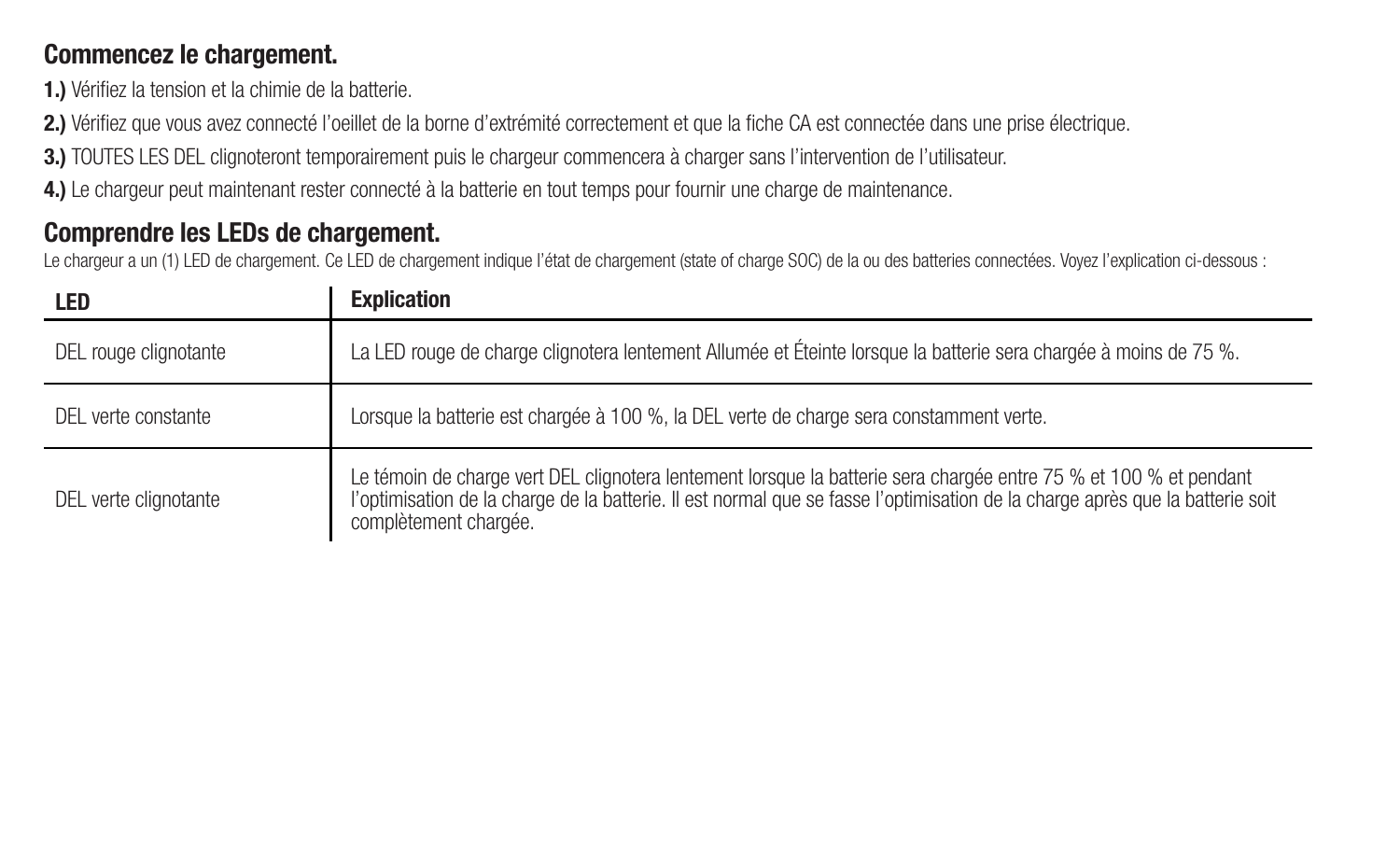#### Comprendre les diagnostics avancés.

Les DEL Erreur, Chaud et Veille ensemble indiquent les erreurs montrées dans le tableau ci-dessus :

| Erreur                                              | <b>Raison/Solution</b>                                                                                                          |
|-----------------------------------------------------|---------------------------------------------------------------------------------------------------------------------------------|
| DFI Frreur                                          | Polarité inversée. Connexions de la batterie inversées ou tension de la batterie trop basse pour être détectée par la batterie. |
| DFI Chaud                                           | Le chargeur est hors de la température d'opération et il ne charge pas. Laissez-le refroidir.                                   |
| Clignotement alternant<br>unique - Erreur et Veille | La batterie ne tiendra pas la charge. Faites vérifier la batterie par un professionnel.                                         |
| Clignotement alternant<br>double - Erreur et Veille | Court-circuit possible de la batterie. Faites vérifier votre batterie par un professionnel.                                     |
| Clignotement alternant<br>triple - Erreur et Veille | La tension de la batterie est trop haute pour le mode de charge sélectionné. Vérifiez la batterie.                              |

#### Durées de chargement.

Le temps estimé pour charger une batterie est indiqué ci-dessous. La taille de la batterie (Ah) et sa profondeur de décharge (DOD) affectent grandement son temps de charge. Le temps de charge est basé sur la profondeur moyenne de décharge d'une batterie complètement chargée et sert uniquement de référence. Les données réelles peuvent différer en raison de l'état de la batterie. Le temps nécessaire pour charger une batterie normalement déchargée est basé sur un DOD de 50%.

| Capacité de la<br><b>Batterie</b><br>Ah (Heure Ampère) | <b>Environ Temps de charge</b><br>en heures<br>12V |
|--------------------------------------------------------|----------------------------------------------------|
|                                                        |                                                    |
| 12                                                     |                                                    |
| 24                                                     |                                                    |
|                                                        |                                                    |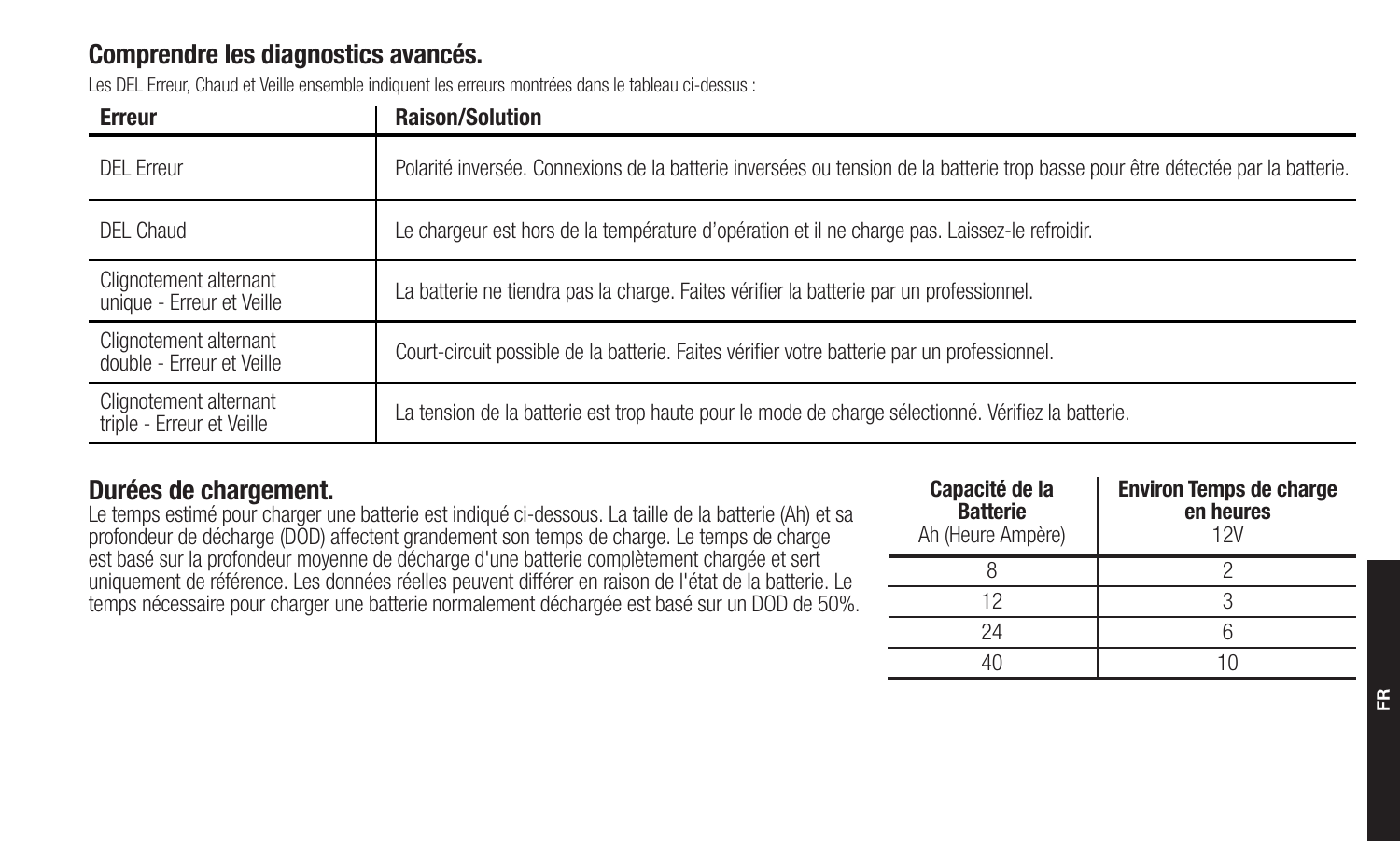## Spécifications Techniques

Tension d'entrée AC: 110-240, 50-60Hz Tension de travail AC: 90-264 VAC, 50-60 Hz Efficacité: 87% Environ Puissance: 28 W Max Tension de chargement: Divers Courant de chargement: 2000mA (12V) Détection de tension basse: 1V Courant de fuite: <0.5mA

# Trois ans sans tracas

Température ambiante: -20°C to +60°C Type de batteries: 12V Composition chimique des batteries: Wet, Gel, MF, CA, EFB, AGM, Calcium Capacité de la batterie: Jusqu'à 40Ah (12V), Maintient toutes les tailles de batterie Boitier protecteur: IP65 Refroidissement : Convection naturelles **Dimensions (L x P x H):**  $5 \times 2.3 \times 1.5$  pouces (127  $\times 58 \times 38$  mm) Poids: 0,5lb (0,2 kg)

La société NOCO («NOCO») garantit que ce produit («produit») est exempt de tout défaut de matériau et de fabrication pour une période de cinq (5) ans à compter de la date d'achat (la «période de garantie»). Pour tout défaut signalé pendant la période de garantie, NOCO remplacera ou réparera sans obligation le produit défectueux, sous réserve d'une vérification par le support technique de NOCO. Les pièces et produits de rechange seront neufs ou reconditionnés, comparables en fonctions et performances au produit d'origine et garantis pour le restant de la période de garantie.

LA RESPONSABILITÉ DE NOCO EST PAR LA PRÉSENTE EXPRESSÉMENT LIMITÉ À UNE REMPLACEMENT OU UNE RÉPARATION. DANS LES LIMITES PERMISES PAR LA LOI, NOCO N'EST PAS RESPONSABLE ENVERS L'ACHETEUR DU PRODUIT OU ENVERS UN TIERS POUR TOUT DOMMAGE SPÉCIAL, INDIRECT, CONSÉCUTIF OU EXEMPLAIRE COMPRENANT MAIS SANS ÊTRE LIMITÉ À DES BÉNÉFICES PERDUS, DES DOMMAGES MATÉRIELS OU DES BLESSURES CORPORELLES, LIÉS DE QUELQUE FAÇON QUE CE SOIT AU PRODUIT, OU CAUSÉS DE QUELQUE FAÇON QUE CE SOIT PAR LE PRODUIT, MÊME SI NOCO AVAIT CONNAISSANCE DE LA POSSIBILITÉ DE TELS DOMMAGES. LES GARANTIES DÉCRITES ICI REMPLACENT TOUTE AUTRE GARANTIE EXPRESSE, IMPLICITE, STATUTAIRE OU AUTRE, COMPRENANT SANS LIMITATION LES GARANTIES IMPLICITES DE VALEUR COMMERCIALE ET D'ADAPTATION À UNE FIN PARTICULIÈRE, ET CELLES DÉCOULANT D'ACTIVITÉS COMMERCIALES, DE NÉGOCE OU D'UTILISATION. DANS LE CAS OU UNE LOI EN VIGUEUR IMPOSERAIT DES GARANTIES, CONDITIONS OU OBLIGATIONS NE POUVANT ÊTRE EXCLUES OU MODIFIÉES, CE PARAGRAPHE S'APPLIQUERA DANS LA LIMITE PERMISE PAR CES LOIS.

Cette garantie est faite uniquement au bénéfice de l'acheteur original du Produit de NOCO ou d'un revendeur ou distributeur NOCO approuvé et elle n'est pas cessible ou transférable. Pour faire une réclamation de garantie, l'acheteur doit : (1) demander et obtenir un numéro d'autorisation de retour de marchandise (ARM) et les renseignements pour le retour (L'endroit de retour) du soutien NOCO en envoyant un courriel à support@no.co ou en téléphonant au 1 800 456-6626; et (2) envoyer le Produit en incluant le numéro ARM et le reçu à l'endroit du retour. N'ENVOYEZ PAS LE PRODUIT SANS AVOIR D'ABORD OBTENU LE NUMÉRO ARM DU SOUTIEN DE NOCO.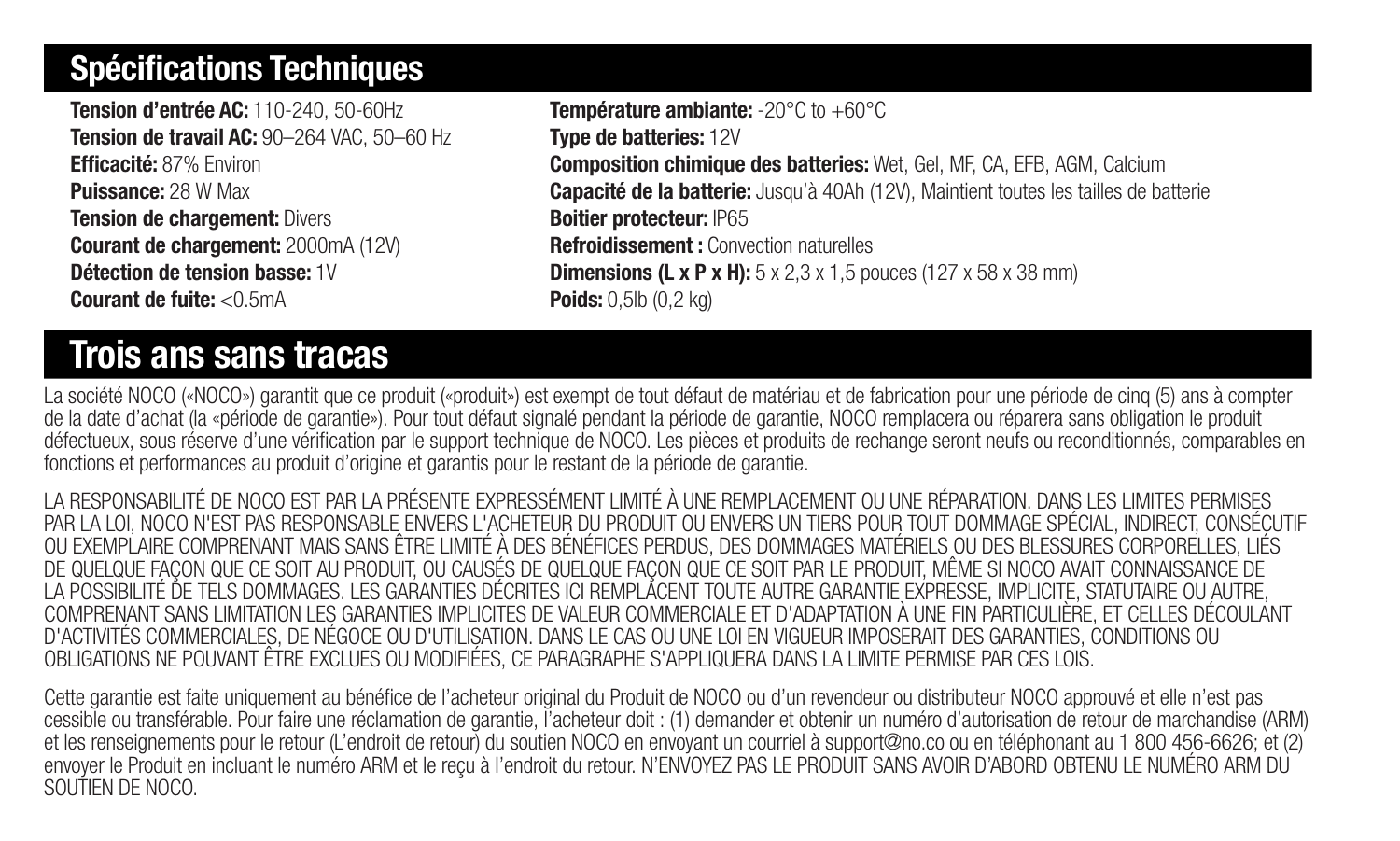L'acheteur d'origine est responsable (et doit payer) tout coût d'emballage et de transport pour avoir accès au service de garantie.

NONOBSTANT CE QUI PRÉCÈDE, CETTE GARANTIE SANS TRACAS S'ANNULE ET NE S'APPLIQUE PAS DANS LE CAS DE PRODUITS SOUMIS AUX SITUATIONS SUIVANTES : a) mauvais usage, mauvaise manipulation, rudesse ou manipulation imprudente, bris, mauvais entreposage ou exploitation sous des tensions électriques, des températures, des chocs ou des vibrations extrêmes dépassant les recommandations de NOCO concernant un usage sûr et efficace; b) installation, exploitation ou entretien inappropriés; c) modifications apportées sans le consentement écrit exprès de NOCO; d) démontage, modifications ou réparations effectués par une personne autre qu'un employé de NOCO; e) défauts signalés une fois la période de garantie expirée.

CETTE GARANTIE SANS TRACAS NE COUVRE PAS : 1) l'usure normale; 2) les dommages esthétiques qui ne perturbent pas le fonctionnement; ou 3) les produits dont le numéro de série NOCO est absent, modifié ou effacé.

#### CONDITIONS DE LA GARANTIE SANS TRACAS

Ces conditions s'appliquent uniquement au produit durant la période de garantie. La période écoulée depuis la date d'achat (ou la période écoulée en fonction de la date apparaissant au numéro de série si aucune preuve d'achat n'est fournie) ou les conditions mentionnées précédemment entraînent l'annulation de la garantie sans tracas. Retourner le produit accompagné de la documentation appropriée.

#### Avec reçu :

0 à 3 ans : SANS frais. Avec preuve d'achat, la période de la garantie commence à la date de l'achat.

#### Avec AUCUN reçu :

0 à 3 ans : AUCUNS frais. Avec AUCUNE preuve d'achat, la période la garantie commence à la date du numéro de série.

Nous recommandons d'enregistrer votre produit NOCO afin de télécharger la preuve d'achat et de prolonger vos dates de garanties effectives. Vous pouvez enregistrer votre produit NOCO en ligne à : no.co/register. Pour toute question au sujet de votre garantie du produit, contactez le soutien de NOCO (courriel et numéro de téléphone ci-dessus) ou écrivez à : The NOCO Company, 30339 Diamond Parkway, #102, Glenwillow, OH 44139 USA.